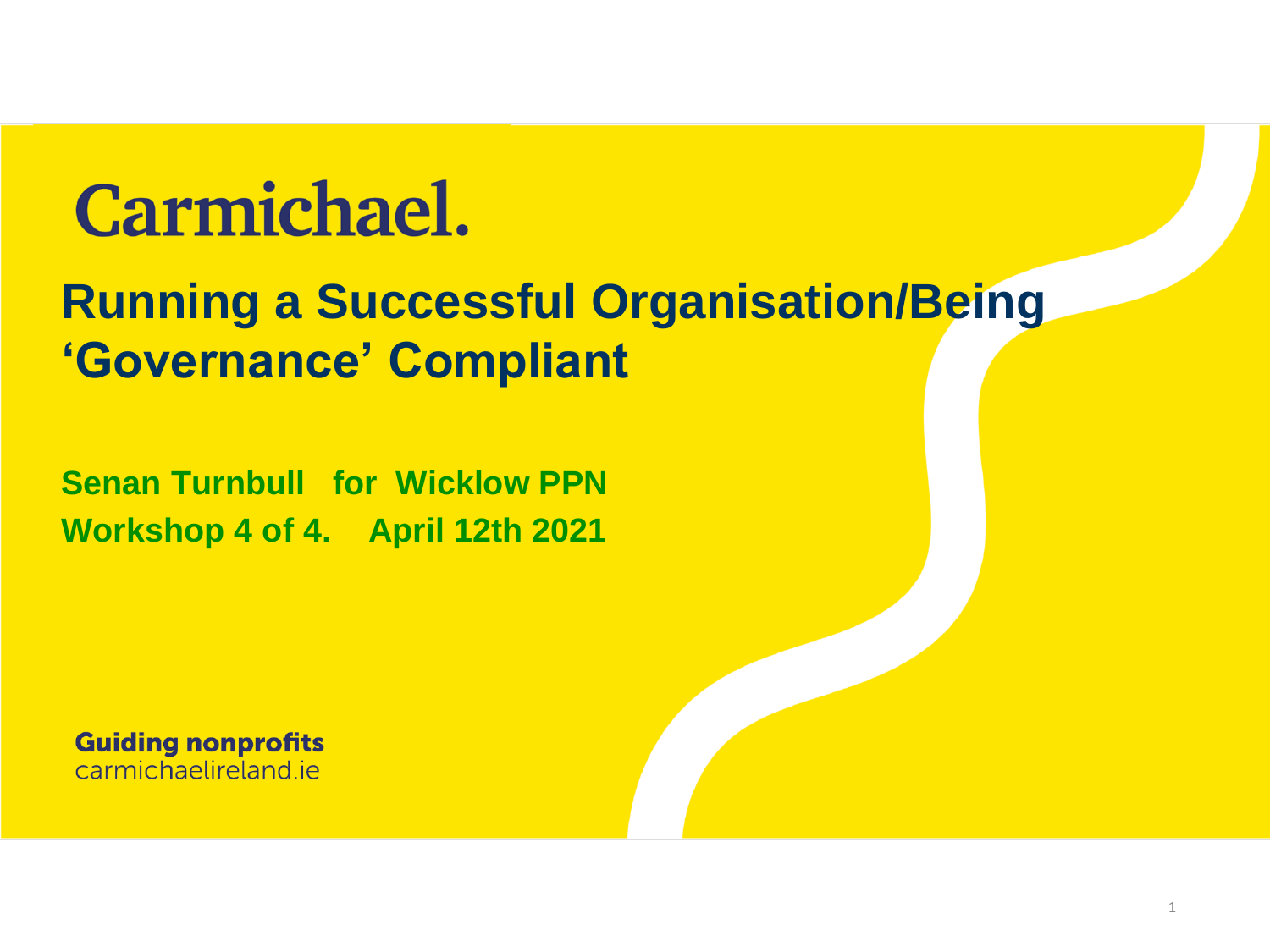# **Overview of this Final Workshop**

- A review of the six principles we covered in the first three Workshops - questions, comments arising from your work to date……..
- Looking ahead at;
- Resources to assist in developing policies and **procedures**.
- Moving towards Compliance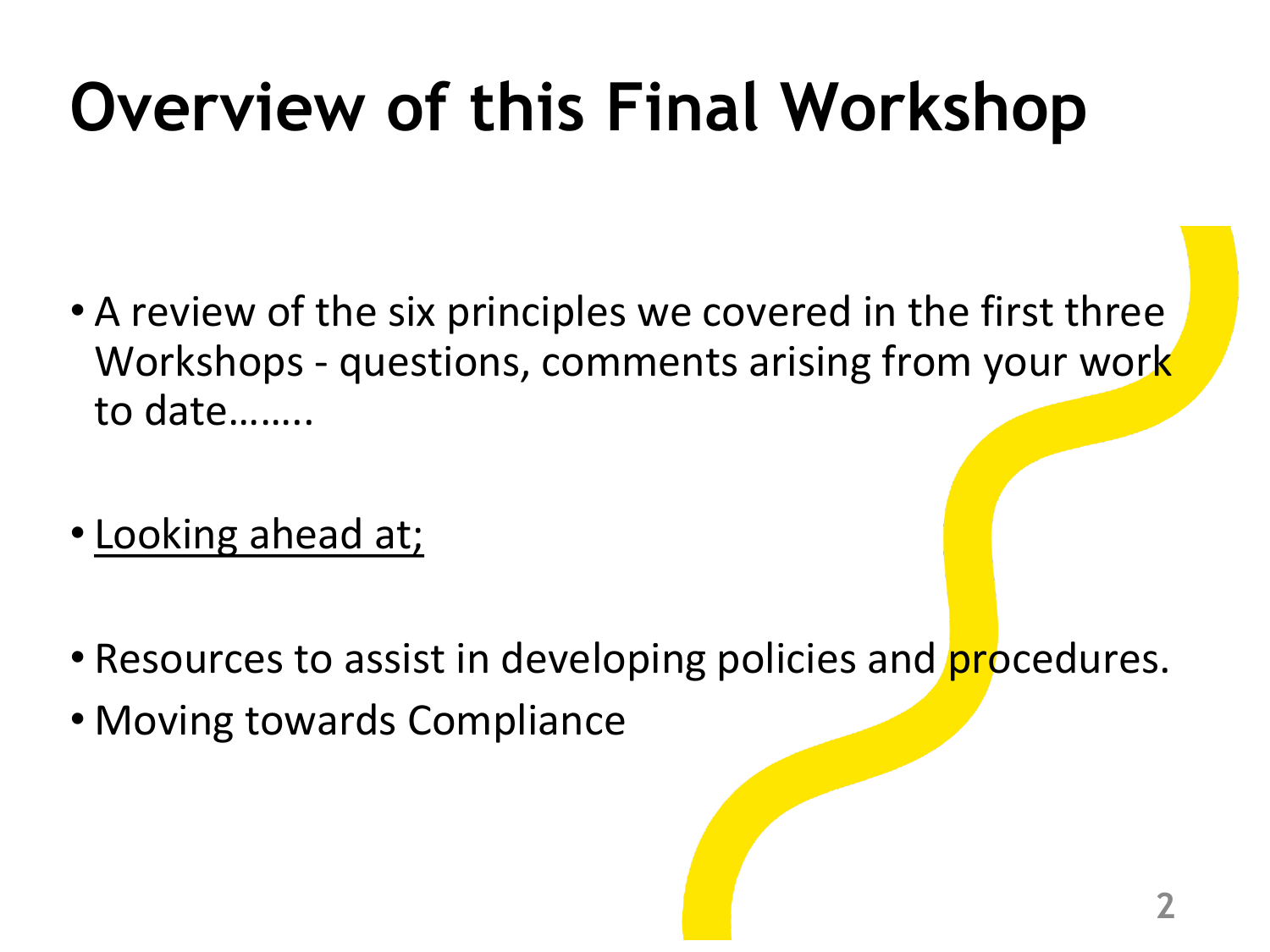### •**Summary of Slides - Principles 1-6**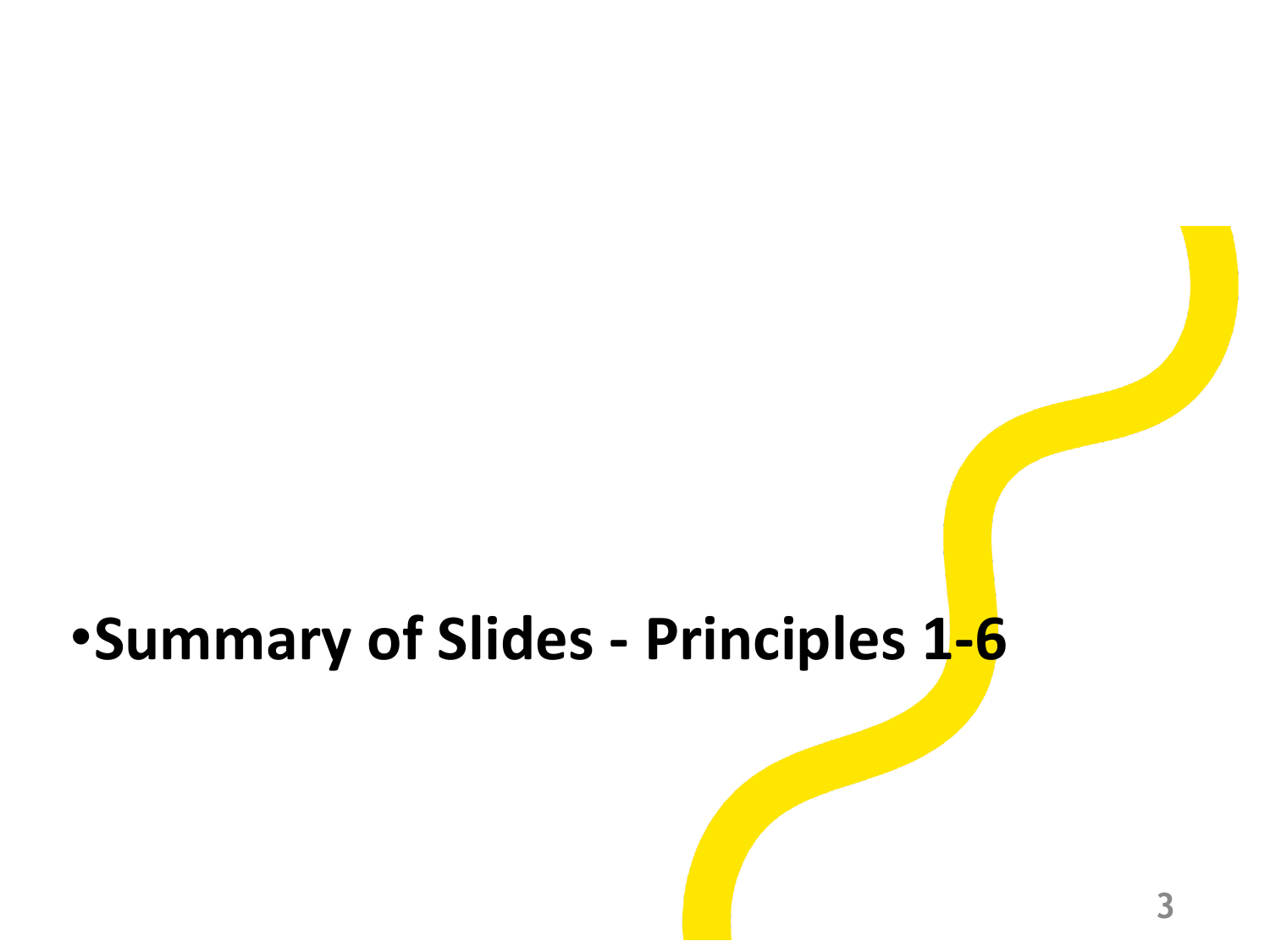# **The Six Principles**

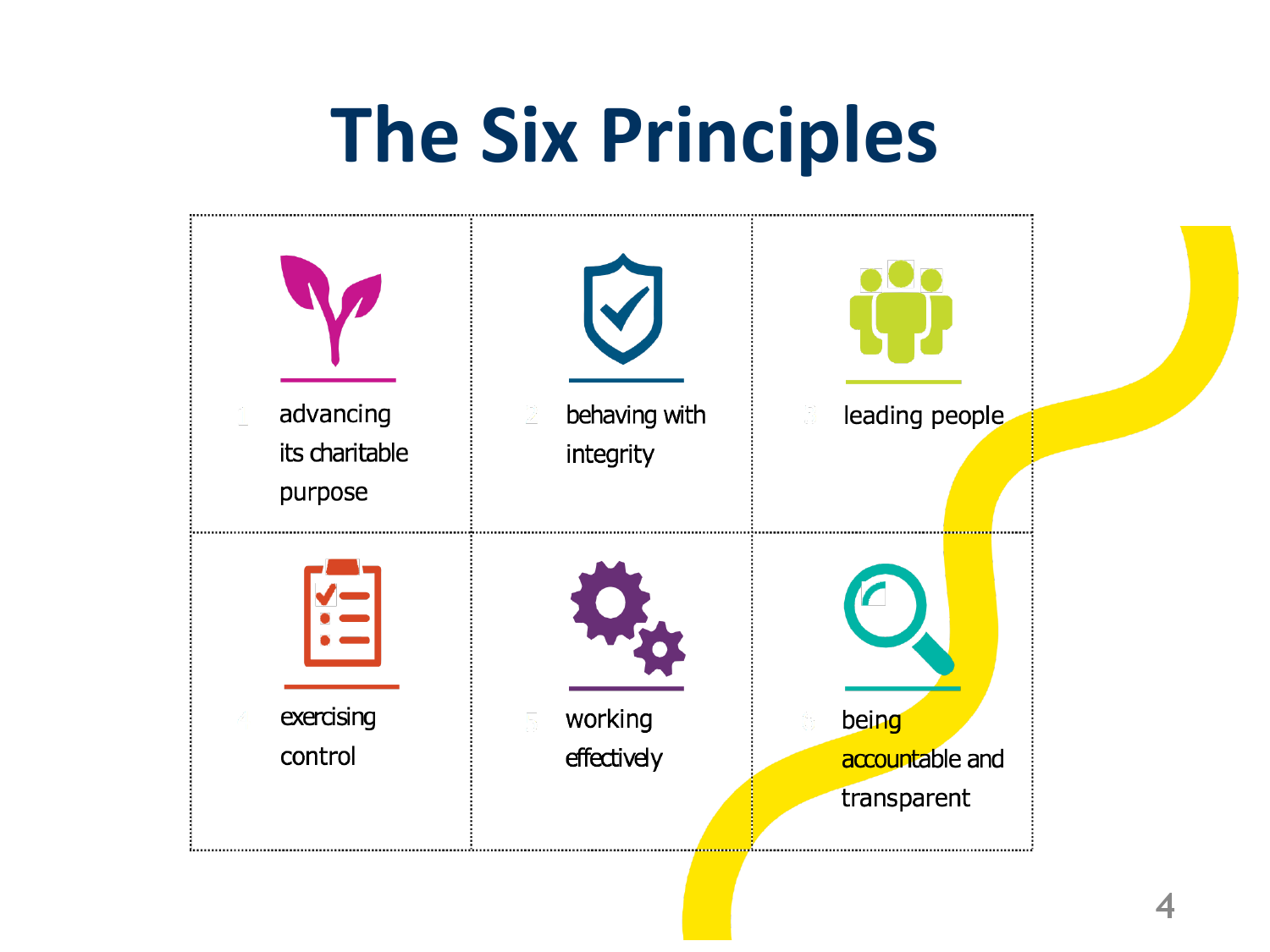#### **Principle 1: Advancing Charitable Purpose**

- **Five CORE Standards**
- 1.1.Be clear about the purpose of your organisation
- 1.2.Consider whether or not any private benefit arises
- 1.3.Agree an achievable plan for at least the next year
- 1.4. Make sure your charity has the resources it needs to do the activities you plan
- 1.5. From time to time, review what you are doing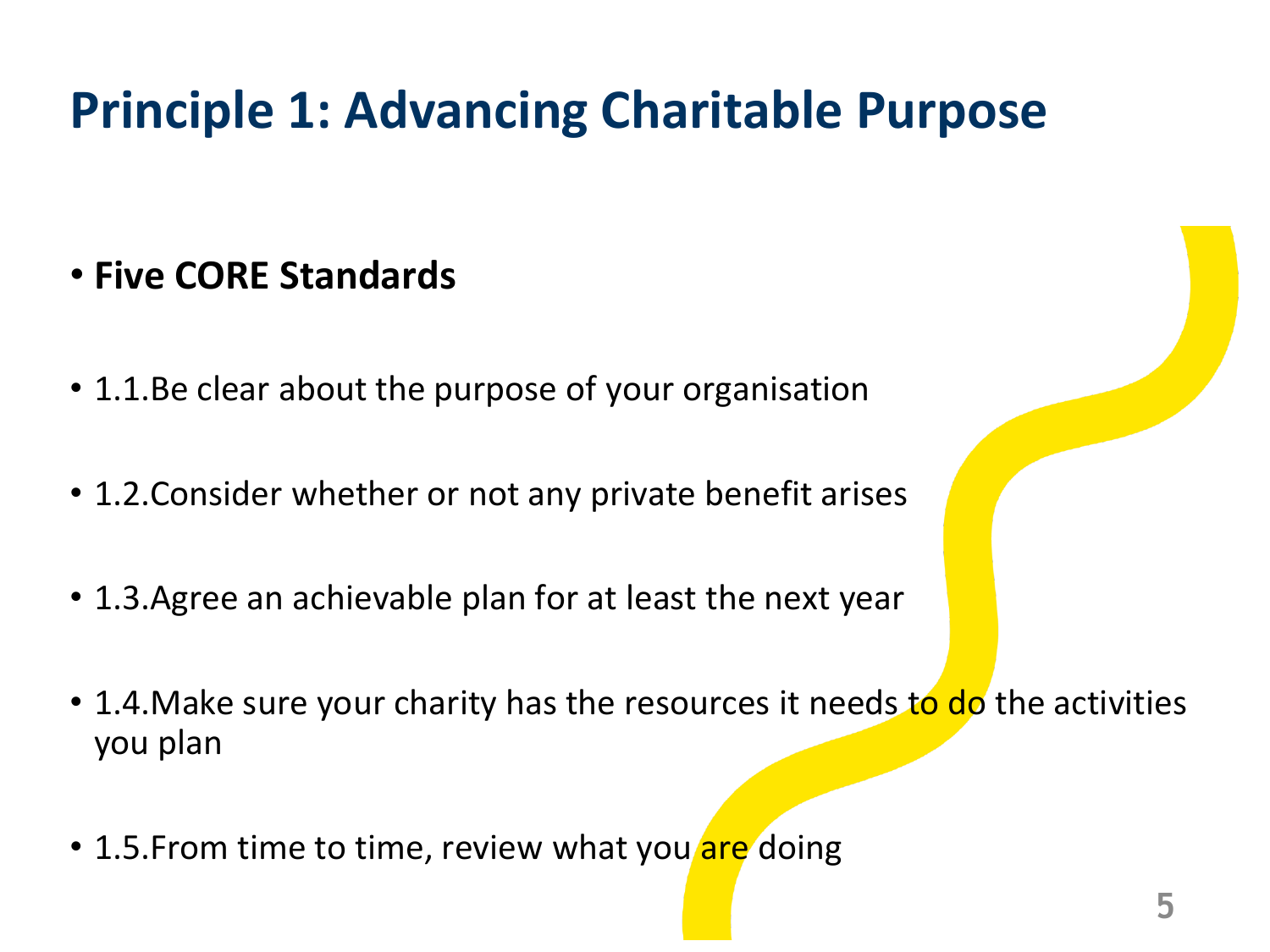#### **Principle 1: Advancing Charitable Purpose**

#### • **Three ADDITIONAL Standards**

1.6. Develop your charity's strategic plan and associated operational plans.

1.7 Make sure there is an appropriate system in place to:

- monitor progress against your plans; and
- evaluate the effectiveness of your work.

1.8. From time to time, consider the advantages and disadvantages of working in partnership with other charities, including merging or dissolving (winding up).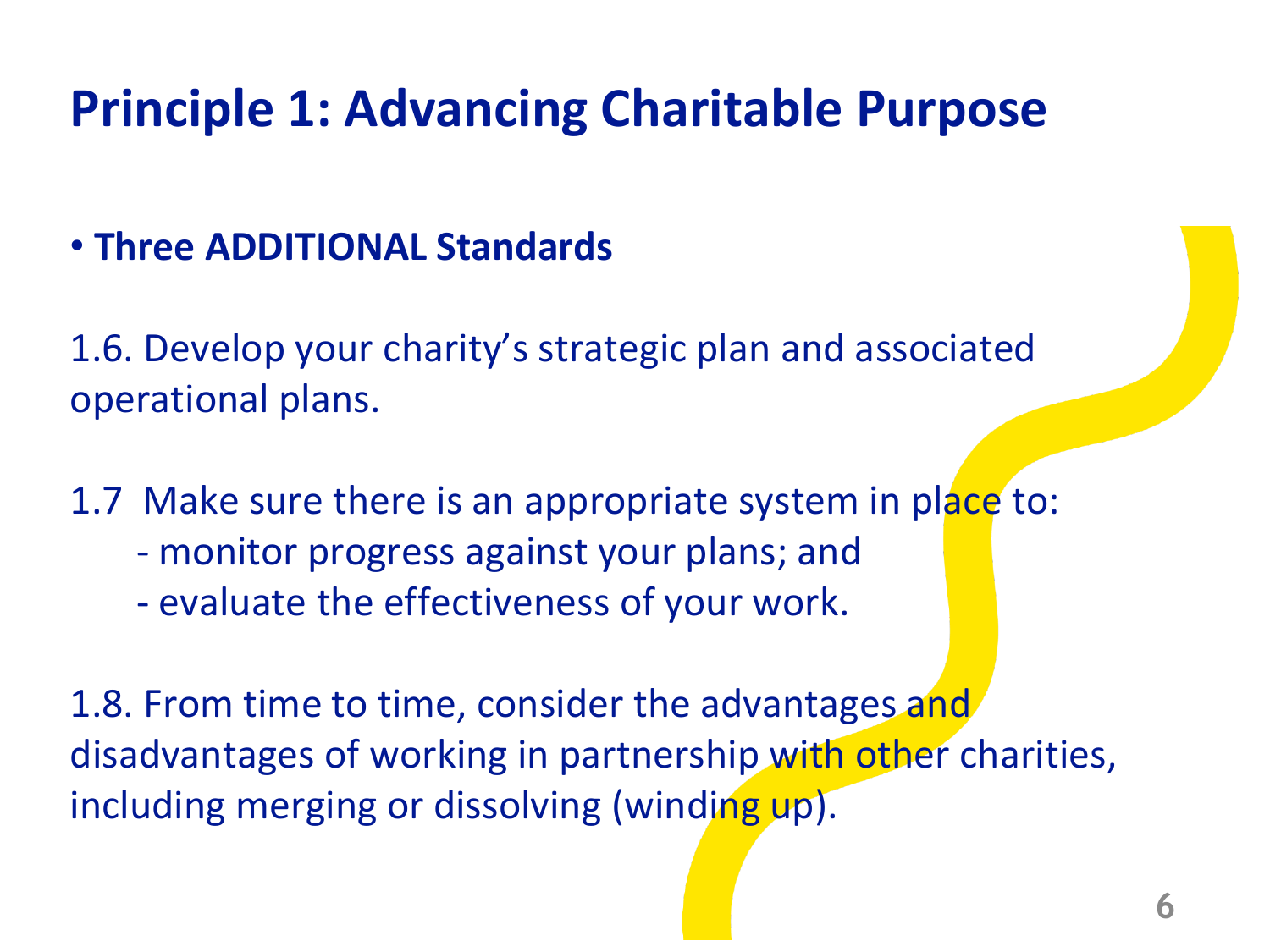### **Principle 2: Behaving with Integrity**

#### • **Three CORE standards**

- 2.1. Agree the basic values that matter to your charity and publicise these, so that everyone involved understands the way things should be done and how everyone is expected to behave.
- 2.2. Decide how you will deal with conflicts of interests and conflicts of loyalties. You should also decide how you will adhere to the Charities Regulator's guidelines on this topic.
- 2.3. Have a code of conduct for your board that is signed by all charity trustees. It must make clear the standard of behaviour expected from charity trustees. This includes things like maintaining confidentiality and what to do in relation to: gifts and hospitality, and out-of-pocket expenses.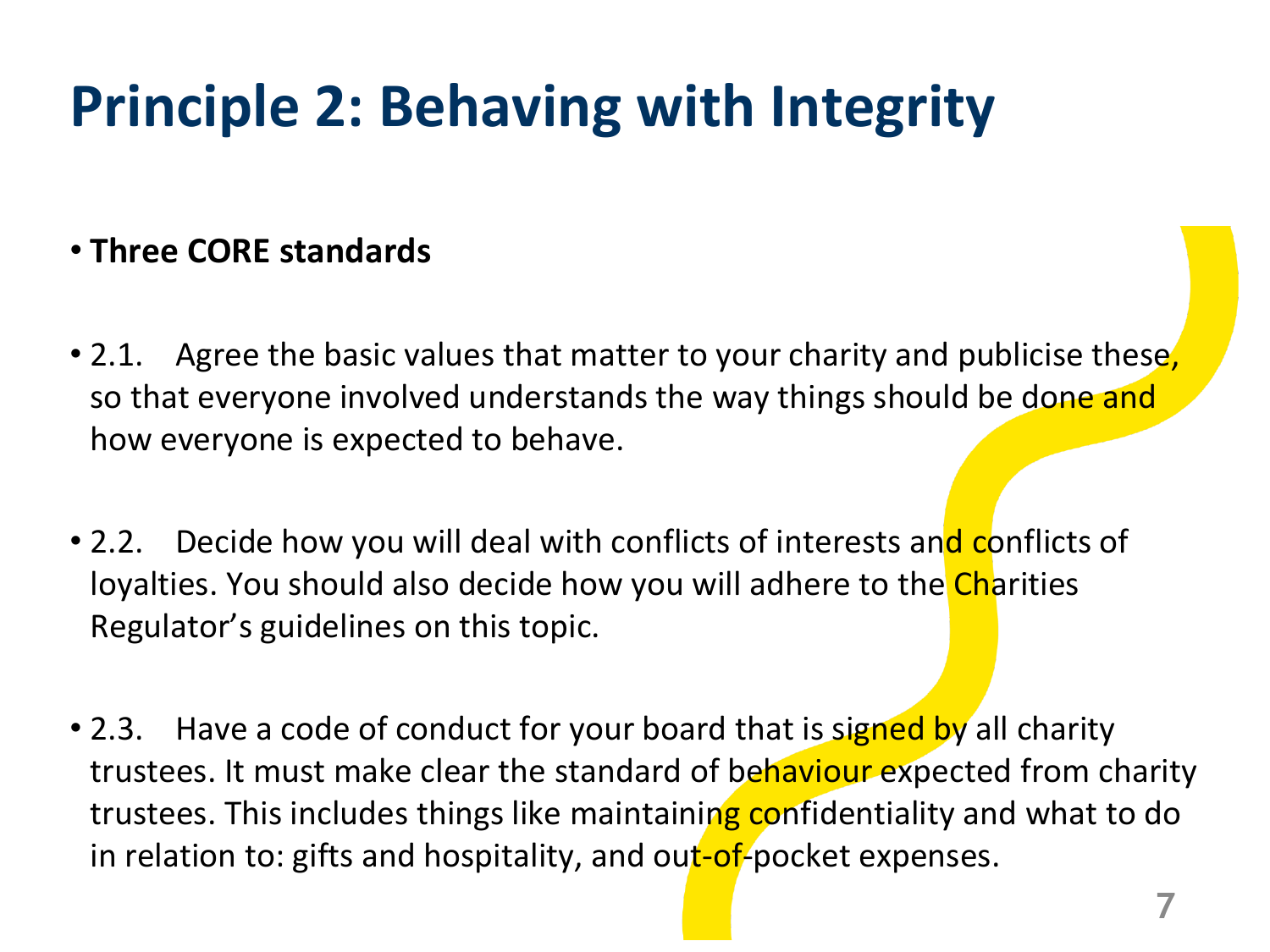### **Principle 2: Behaving with Integrity**

• There are NO ADDITIONAL STANDARDS for this Principle as behaving with integrity applies equally to all charities, whatever their size or complexity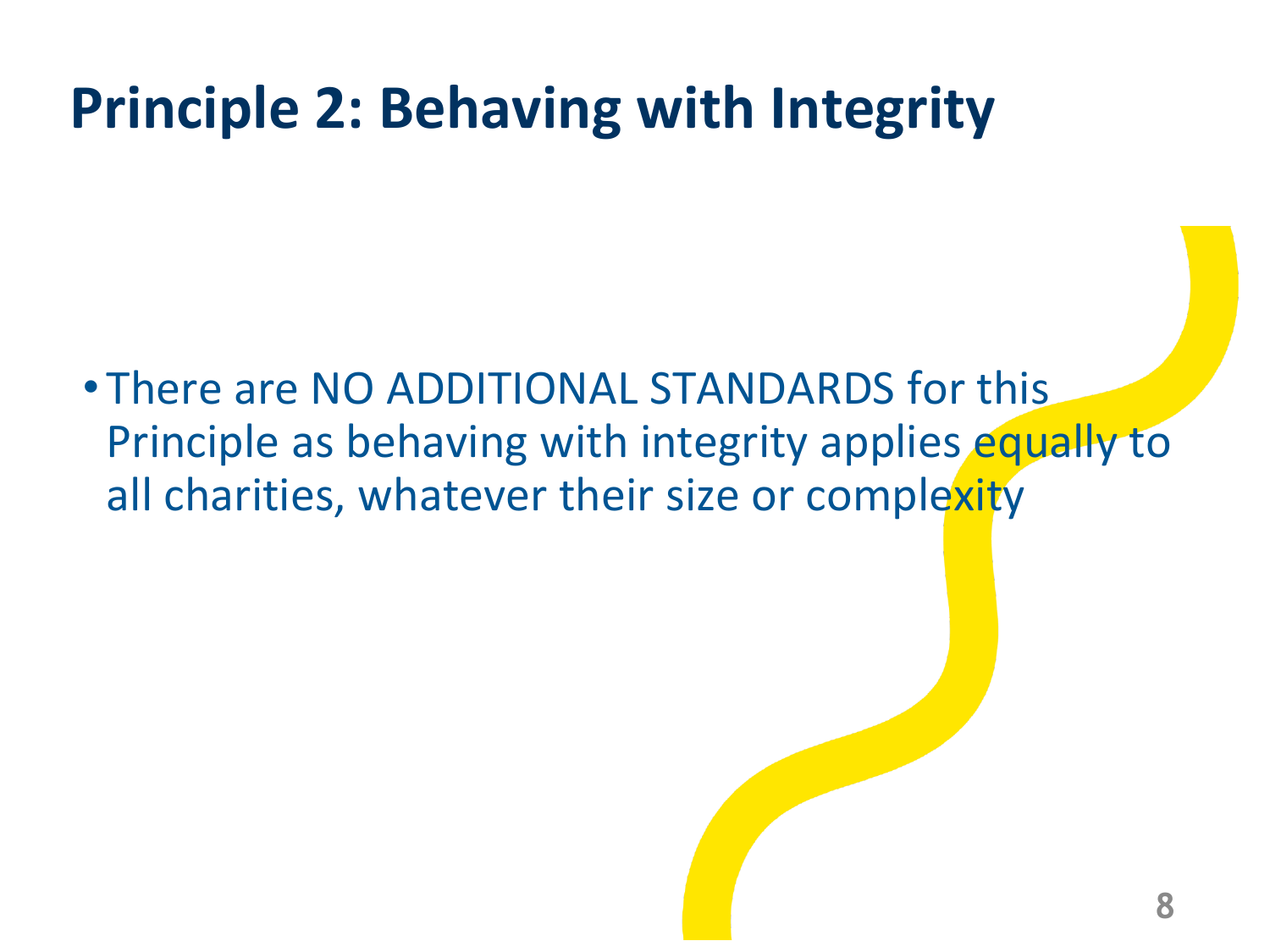## **Principle 3 - Leading People**

#### •**Four CORE Standards**

- •3.1. Be clear about the roles of everyone working in and for your charity, both on a voluntary and paid basis.
- •3.2. Make sure there are arrangements in place for the effective involvement of any volunteers, including what to do if any problems arise.
- •3.3. Make sure there are arrangements in place that comply with employment legislation for all paid staff including:
	- recruitment;
	- training and development;
	- support, supervision and appraisal;
	- remuneration (money paid for work) and dismissal.
- •3.4. Agree operational policies where necessary, to guide the actions of everyone involved in your charity.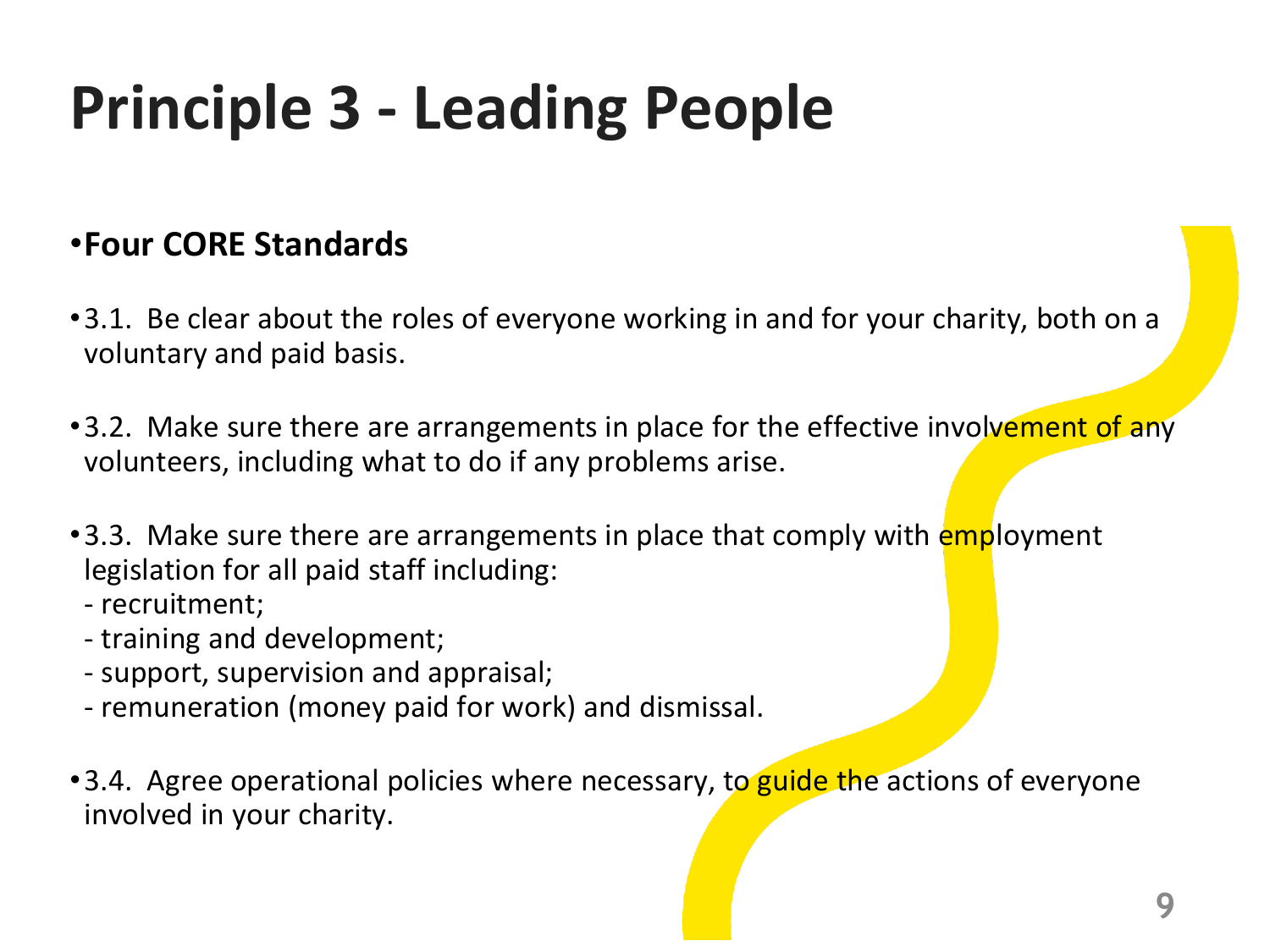### **Principle 3 - Leading People**

#### • **Three ADDITIONAL Standards**

- 3.5. Make sure to document the roles, legal duties and delegated responsibility for decision-making of: individual charity trustees and the board as a whole; any sub-committees or working groups; staff and volunteers.
- 3.6. Make sure that there are written procedures in place which set out how volunteers are: recruited, supported and supervised while within your charity; and the conditions under which they exit.
- 3.7. Decide how you will develop operational policy in your charity. You also need to decide how your charity trustees will make sure that the policy is put in place and kept up to date.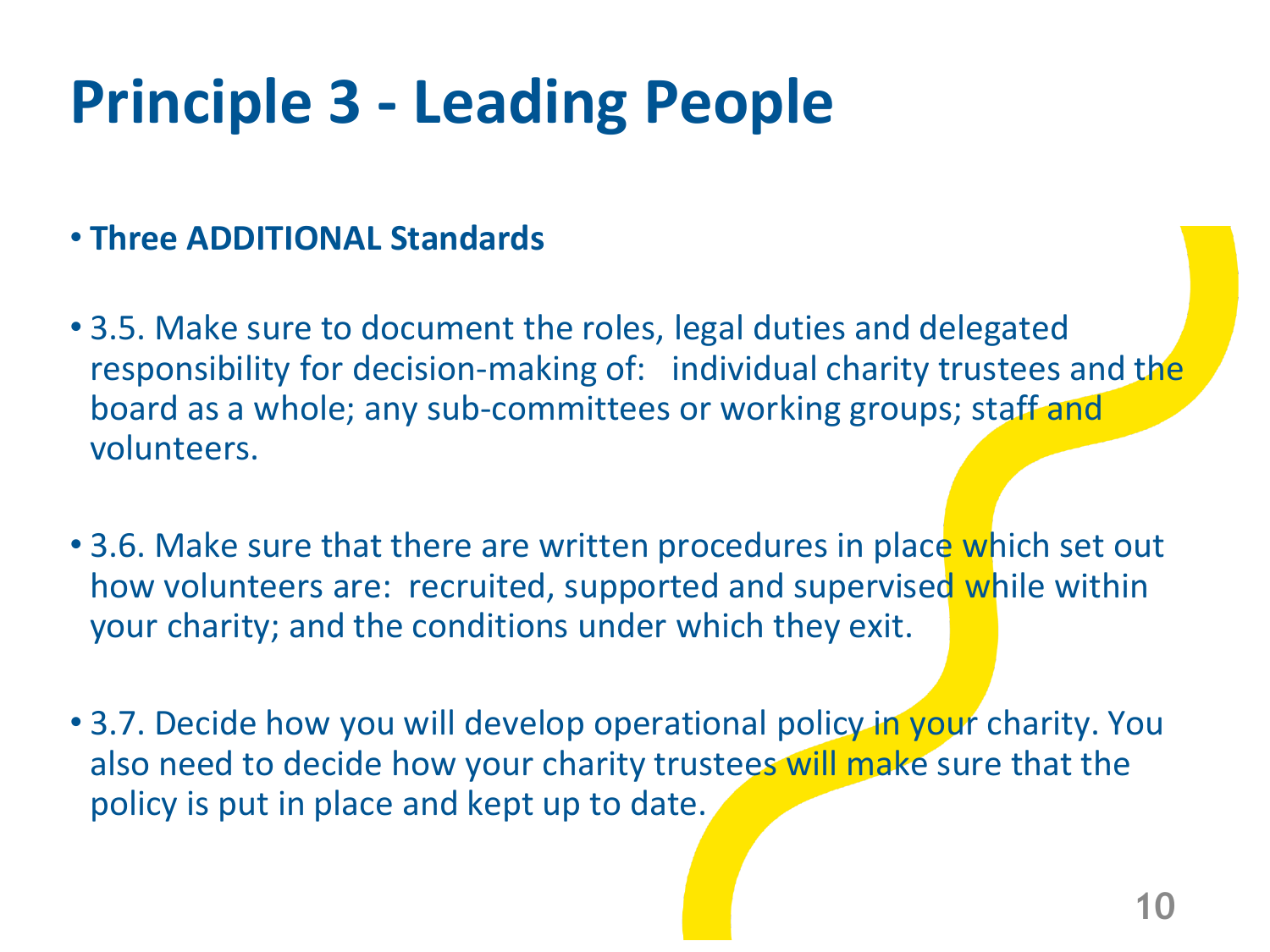## **Principle 4 - Exercising Control**

#### • **Six CORE Standards**

- 4.1. Decide if your charity's current legal form and governing document. are fit for purpose.
- 4.2. Comply with relevant laws and regulatory requirements
- 4.3. If your charity raises funds from the public, adhere to the Charities Regulator's guidelines
- 4.4. Make sure you have appropriate financial controls in place
- 4.5. Identify any risks your charity might face and decide how to manage them
- 4.6. Make sure your charity has appropriate and adequate insurance cover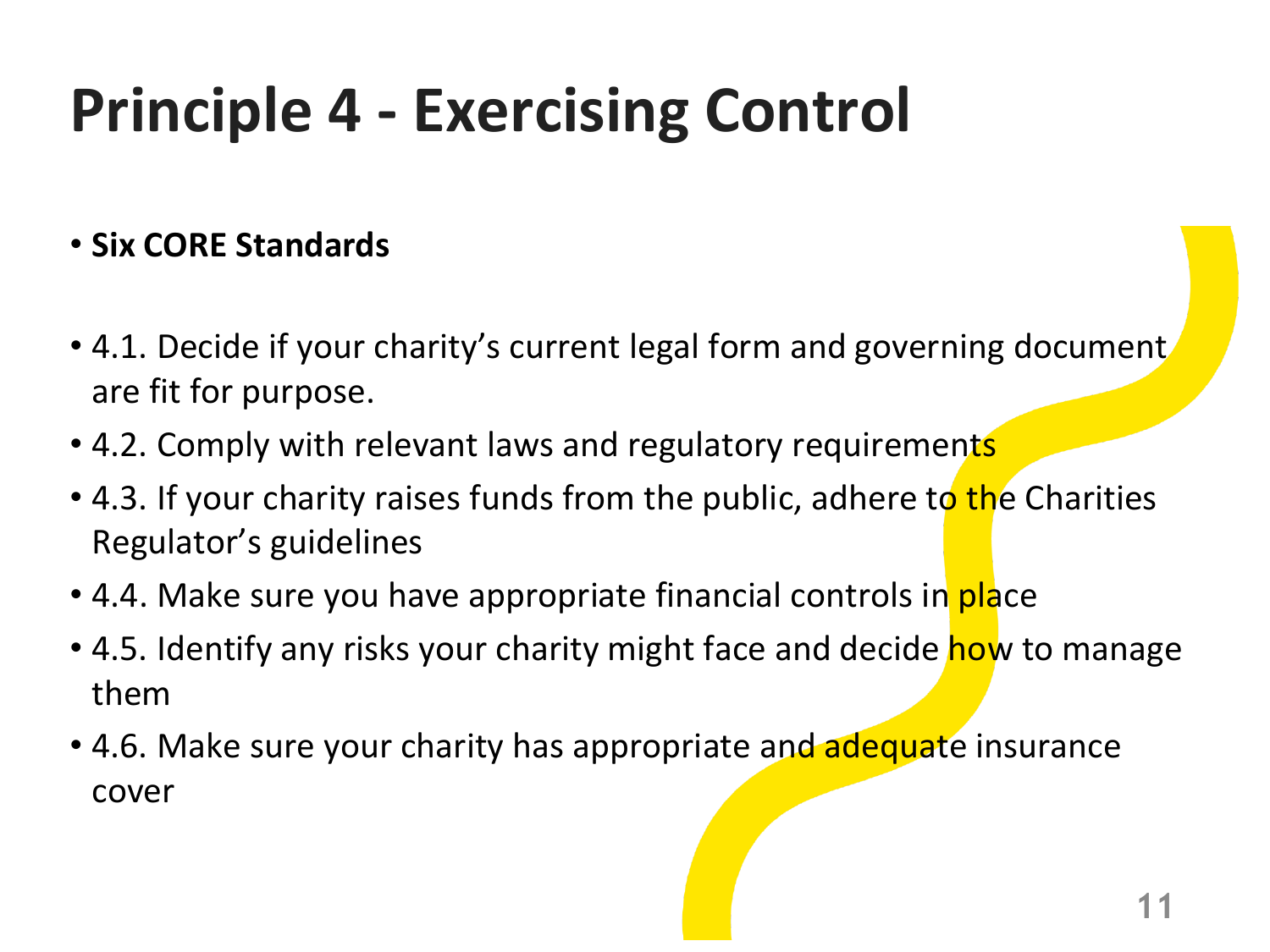### **Principle 4 - Exercising Control**

- **Three ADDITIONAL Standards**
- 4.7. Have written procedures to make sure that you comply with all relevant legal and regulatory requirements.
- 4.8. Make sure there is a formal risk register that your board regularly reviews.
- 4.9. Consider adopting additional good practice standards that are relevant to the particular work that your charity does.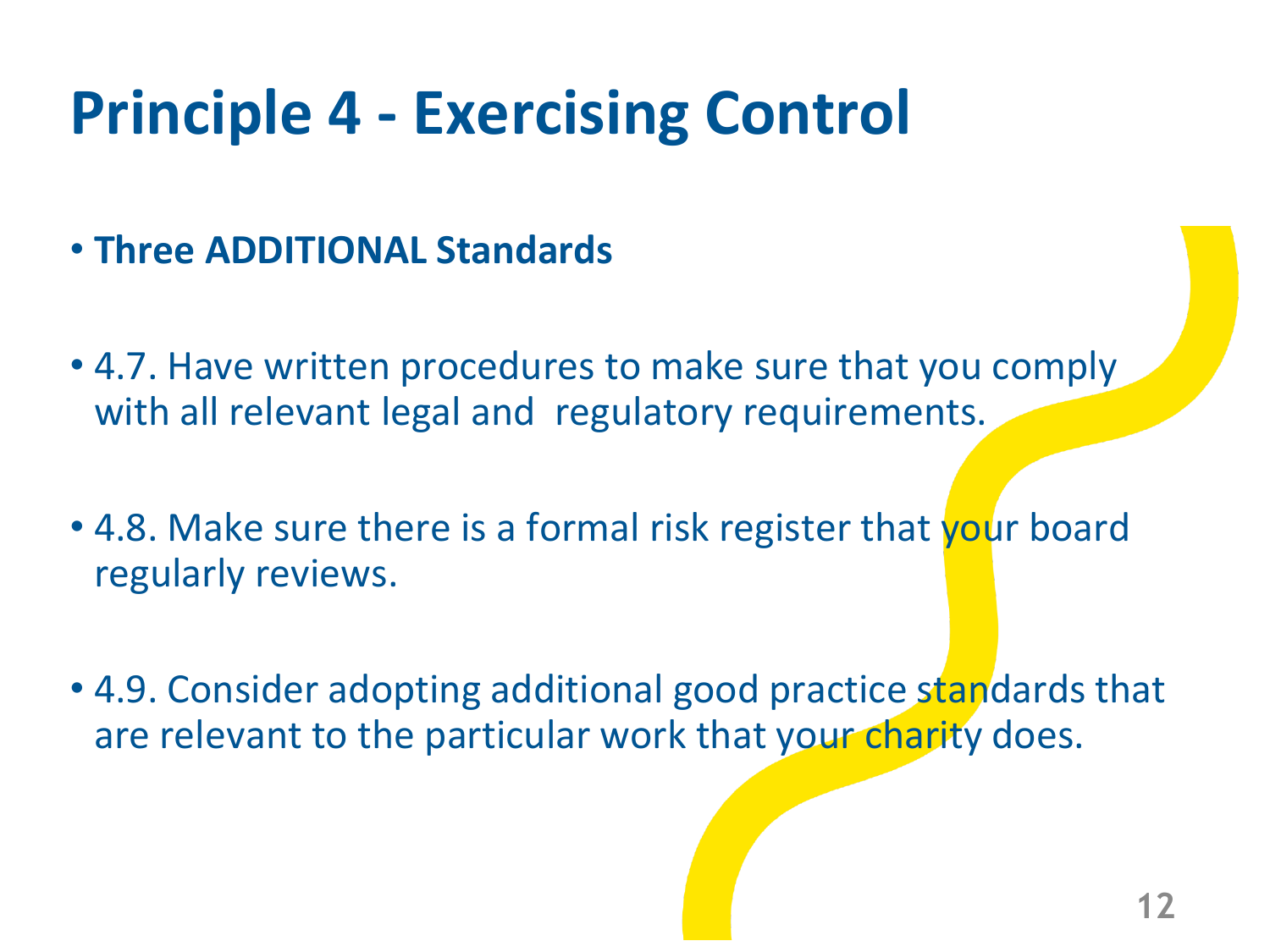#### • **Nine CORE Standards - 1**

- 5.1. Identify charity trustees with relevant skills
- 5.2. Hold regular board meetings. Give enough notice before meetings and provide prepared agendas
- 5.3. Board agendas should include activities, finance and conflicts of interests and loyalties
- 5.4. Make sure that there is enough information to make informed decisions which are recorded accurately in the minutes
- 5.5. Consider introducing term limits for your charity trustees, with a suggested maximum of nine years in total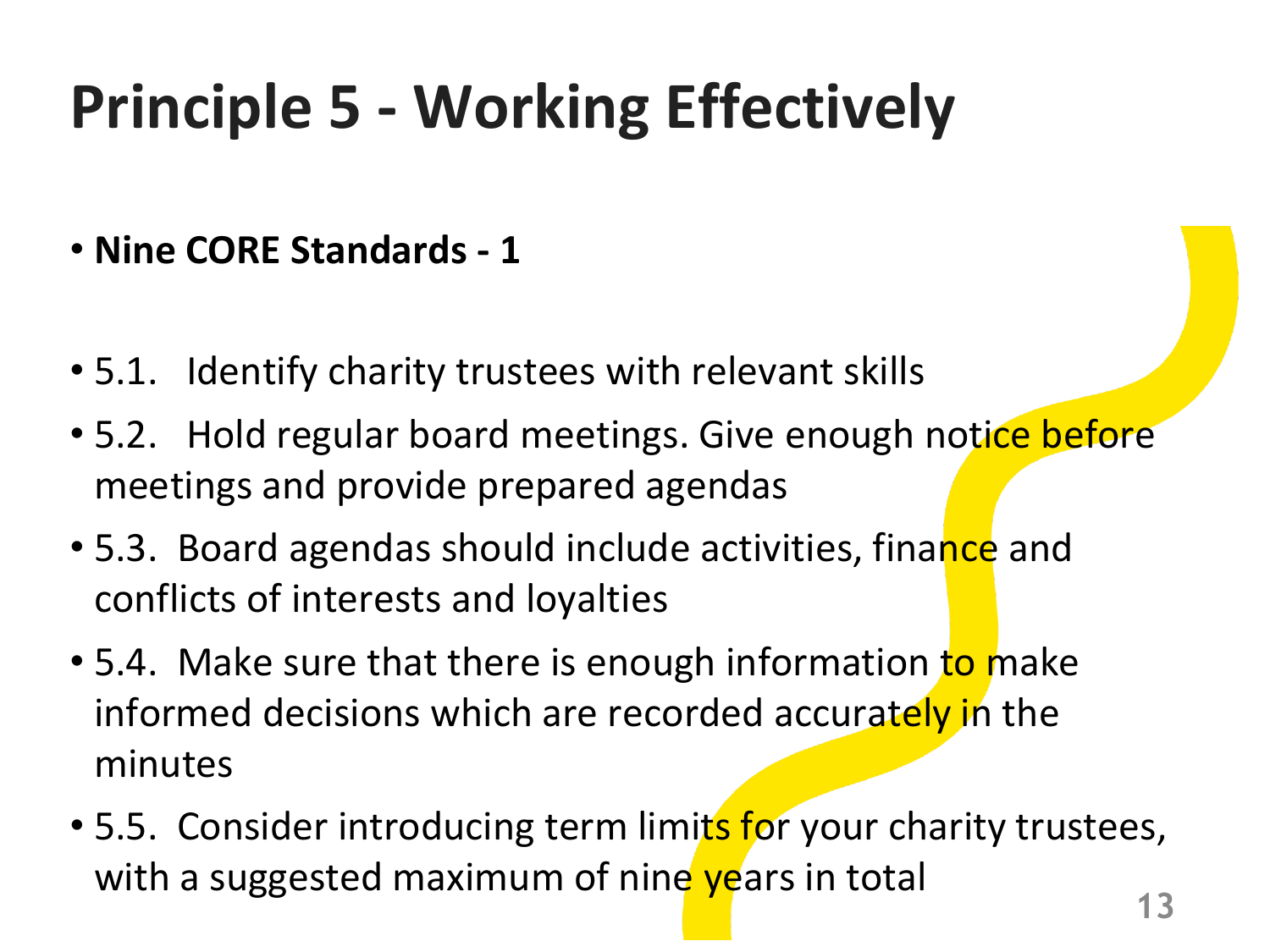- **Nine CORE Standards - 2**
- 5.6. Recruit suitable new charity trustees as necessary and make sure that they receive an induction
- 5.7. Make sure all of your trustees understand their roles, their governing document and this Code.
- 5.8. Commit to resolving problems and emerging issues as quickly as possible
- 5.9. From time to time, review how your board operates and make any necessary improvements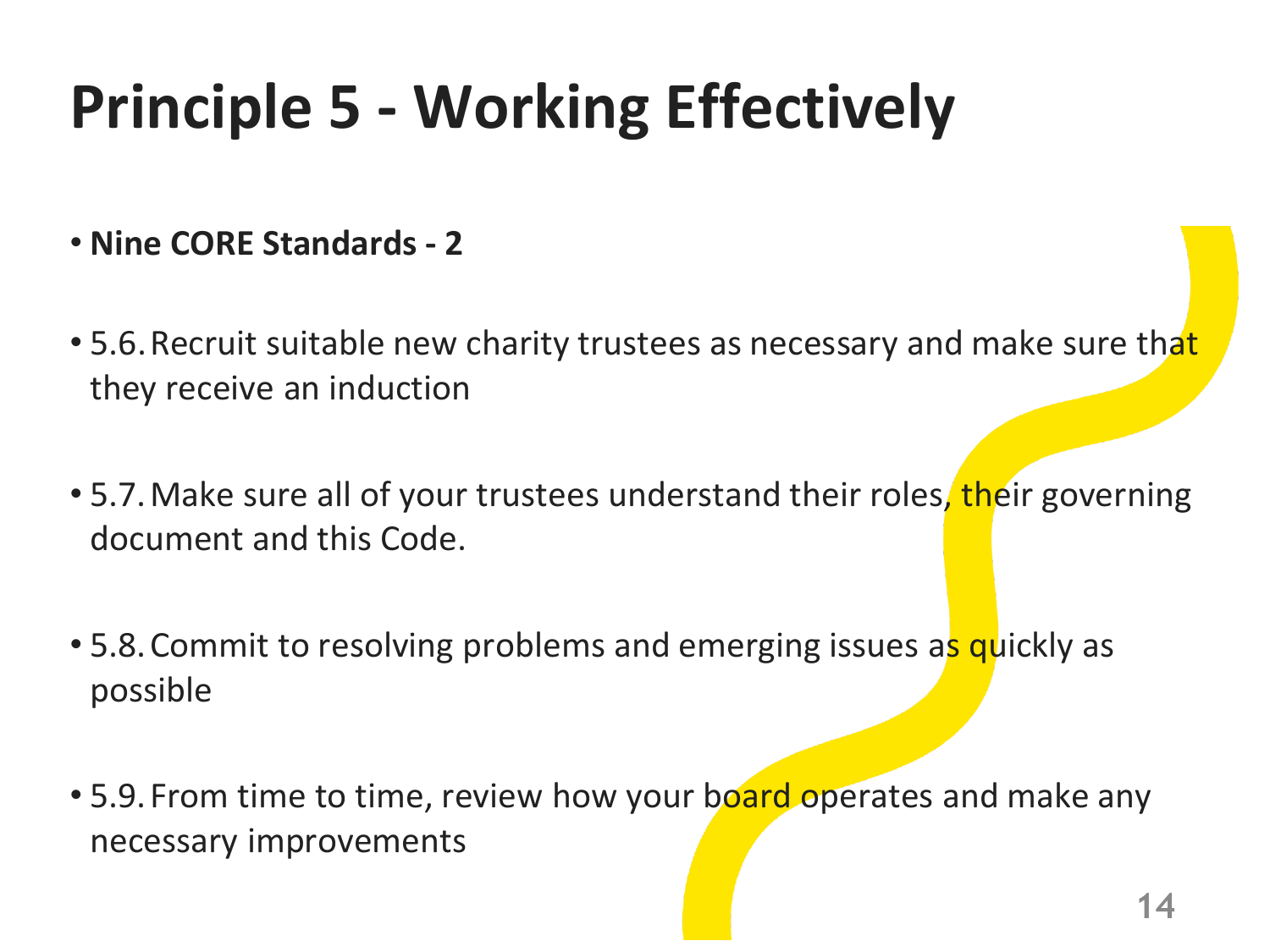- **Five ADDITIONAL Standards - 1**
- 5.10. Make sure you send out board packs with enough notice and include all relevant reports and explanatory papers to enable informed decision-making.
- 5.11. Make sure that you have a charity trustee succession plan in place and consider how you can maximise diversity among your charity trustees.
- 5.12. Put in place a comprehensive induction programme for new charity trustees.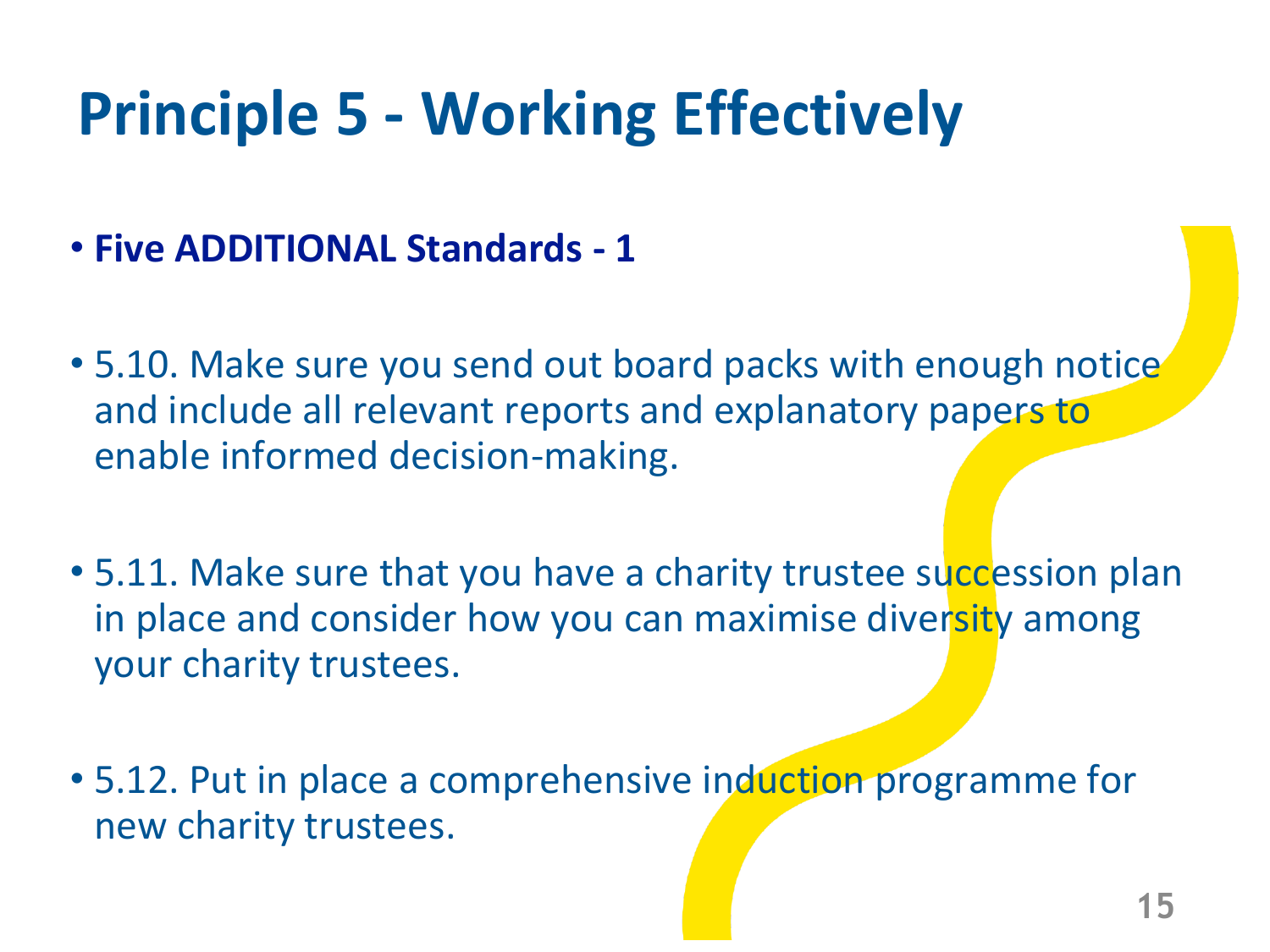- **Five ADDITIONAL Standards - 2**
- 5.13. Conduct a regular review that includes an assessment of: the effectiveness of your board as a whole, office holders and individual charity trustees;
- adherence to the board code of conduct; and
- the structure, size, membership and terms of reference of any subcommittees.
- 5.14. Do regular skills audits and provide appropriate training and development to charity trustees. If necessary, recruit to fill any competency gaps on the board or of your charity.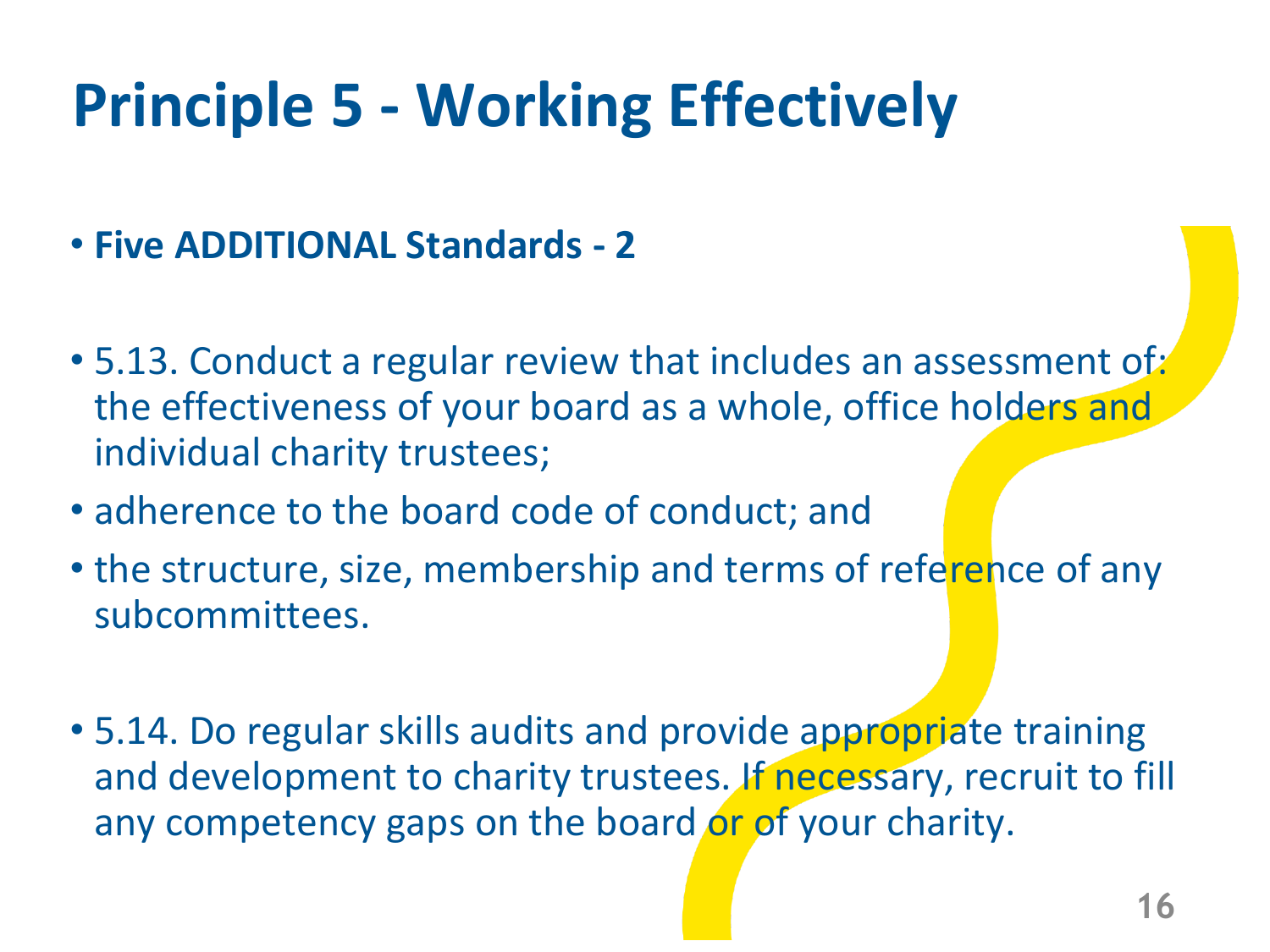#### Principle 6 - Being Accountable and Transparent

#### • **Five CORE Standards**

- 6.1. Make sure that the name and Registered Charity Number (RCN) of your charity is displayed appropriately
- 6.2. Identify your stakeholders and decide how you will communicate with them.
- 6.3. Decide if and how you will involve your stakeholders in planning, decision-making and reviews
- 6.4. Make sure you have a procedure for dealing with queries, comments and complaints
- 6.5. Follow the reporting requirements of all of your funders and donors, both public and private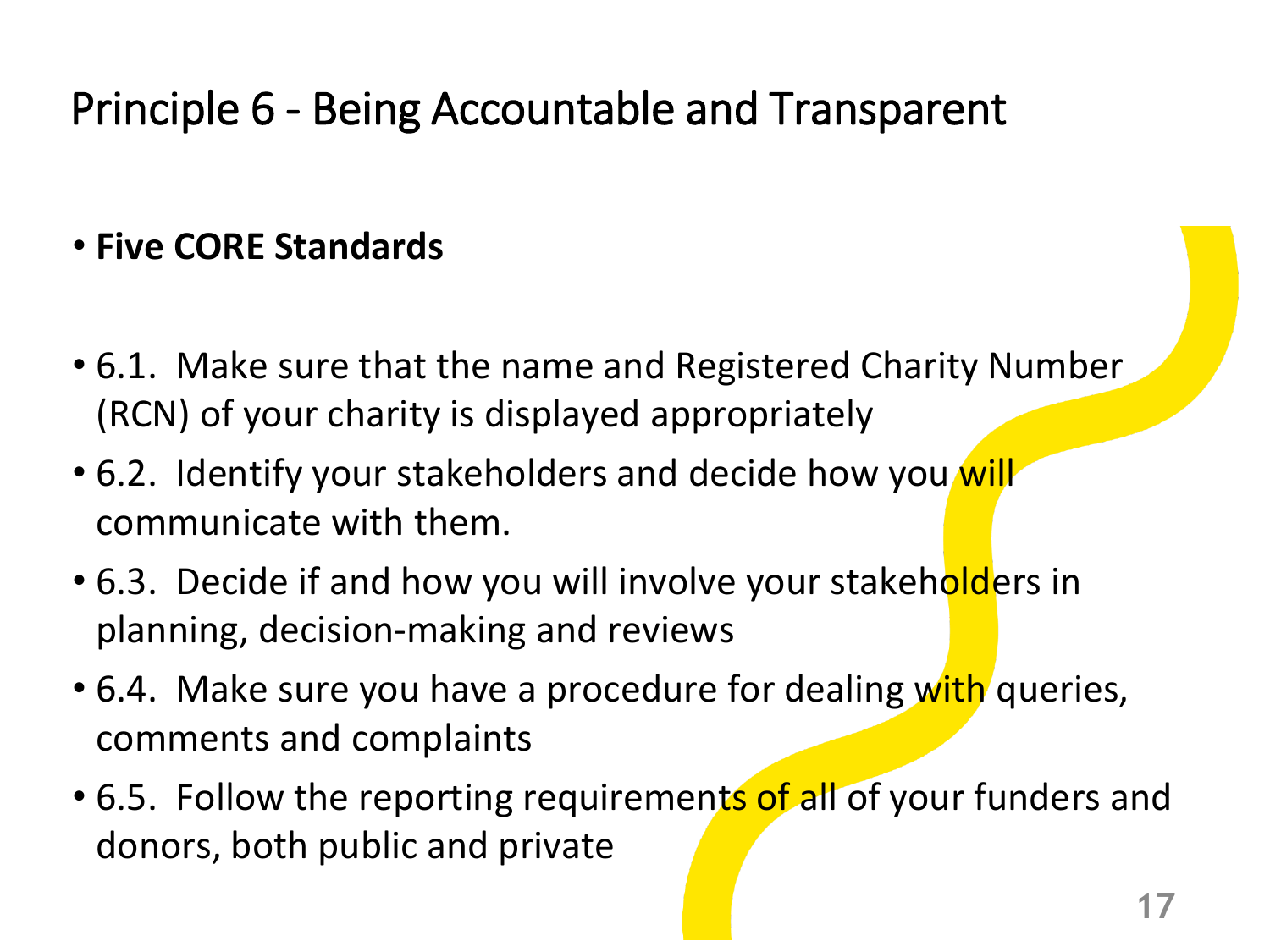#### Principle 6 - Being Accountable and Transparent

- **Three ADDITIONAL Standards**
- 6.6. Produce unabridged (full) financial accounts and make sure that these and your charity's annual report are widely available and easy for everyone to access.
- 6.7. Make sure all the codes and standards of practice to which your organisation subscribes are publicly stated.
- 6.8. Regularly review any complaints your charity receives and take action to improve organisational practice.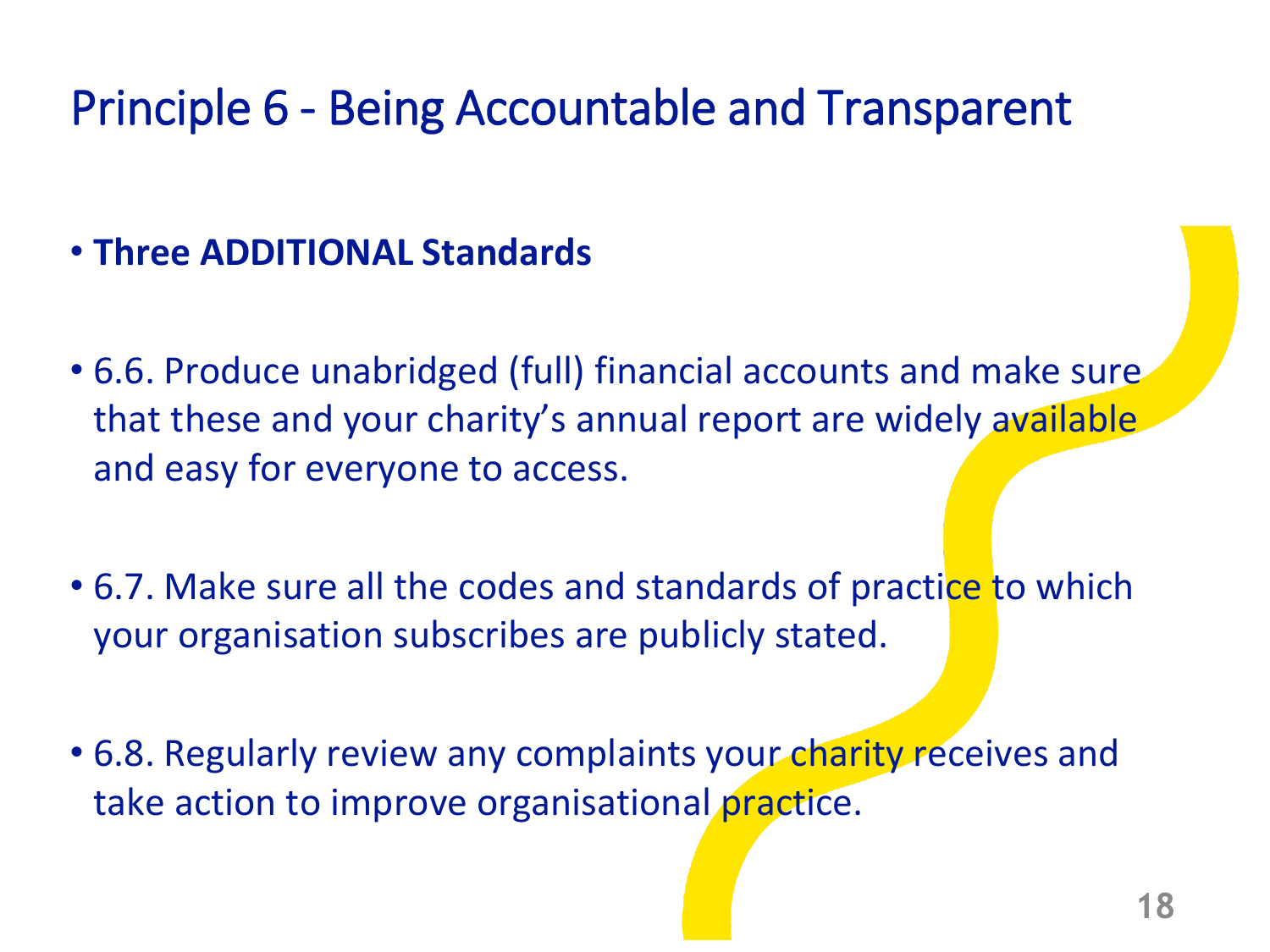#### •**Resources**

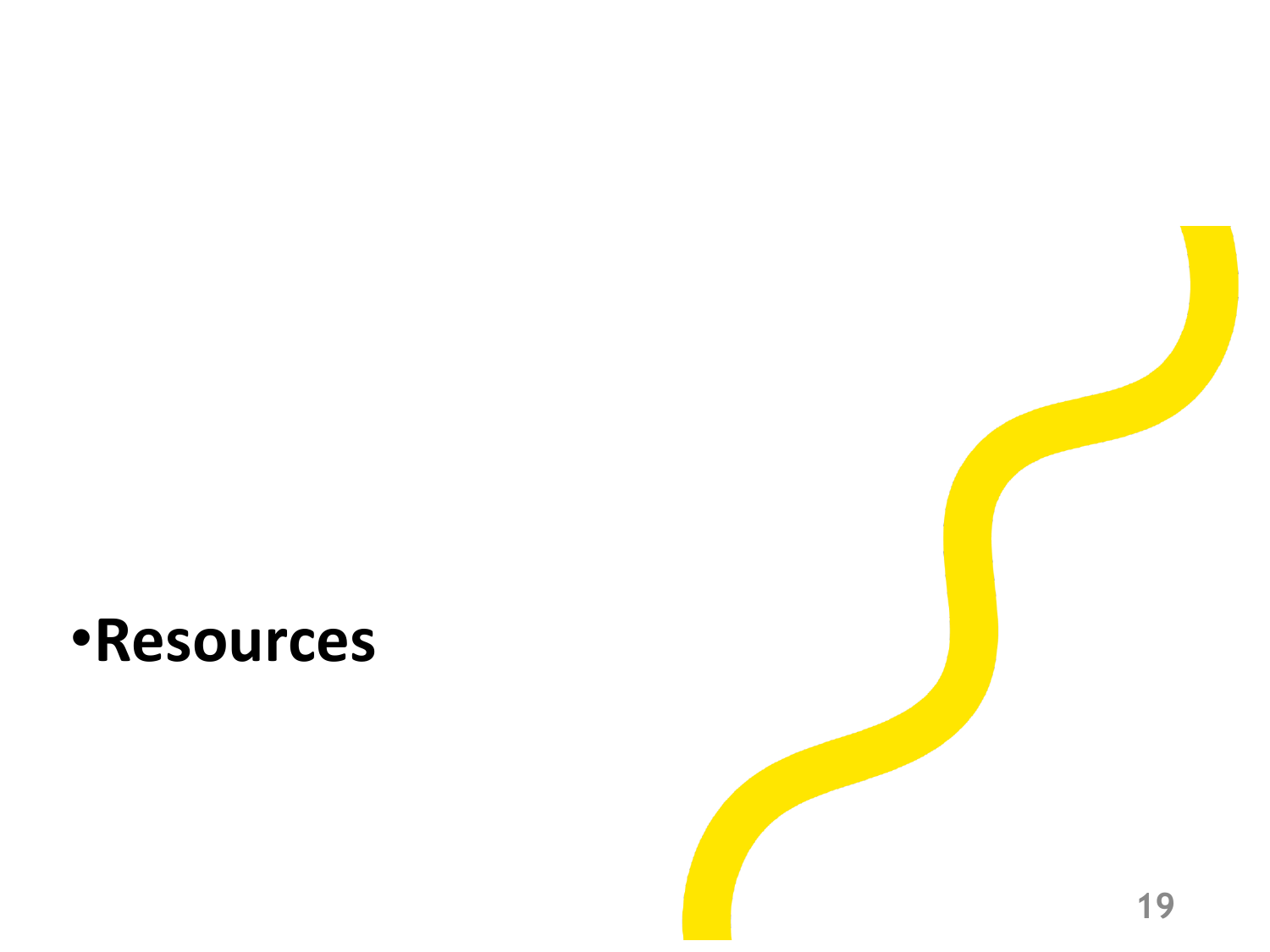### **Resources - 1, CRA**

#### **Charities Governance Code Toolkit - Guidance Notes and Templates**

Charity trustees are responsible for the governance of their charity and should make sure that the six principles of the Charities Governance Code are being applied. In order to assist and provide practical support to charity trustees in their efforts, the Charities Regulator is committed to developing a suite of guidance documents and templates. To download a document, click on the document title below to access it.

| <b>Sample Completed Compliance Record Form</b>            | $\checkmark$ |
|-----------------------------------------------------------|--------------|
| <b>Compliance Record Form</b>                             | $\checkmark$ |
| <b>Charity Trustee Duties and Roles</b>                   | $\checkmark$ |
| <b>Meetings and Minutes</b>                               | $\checkmark$ |
| <b>Planning and Risk</b>                                  | $\checkmark$ |
| <b>Recruitment and Induction</b>                          | $\checkmark$ |
| General note on 'other' legal and regulatory requirements | $\checkmark$ |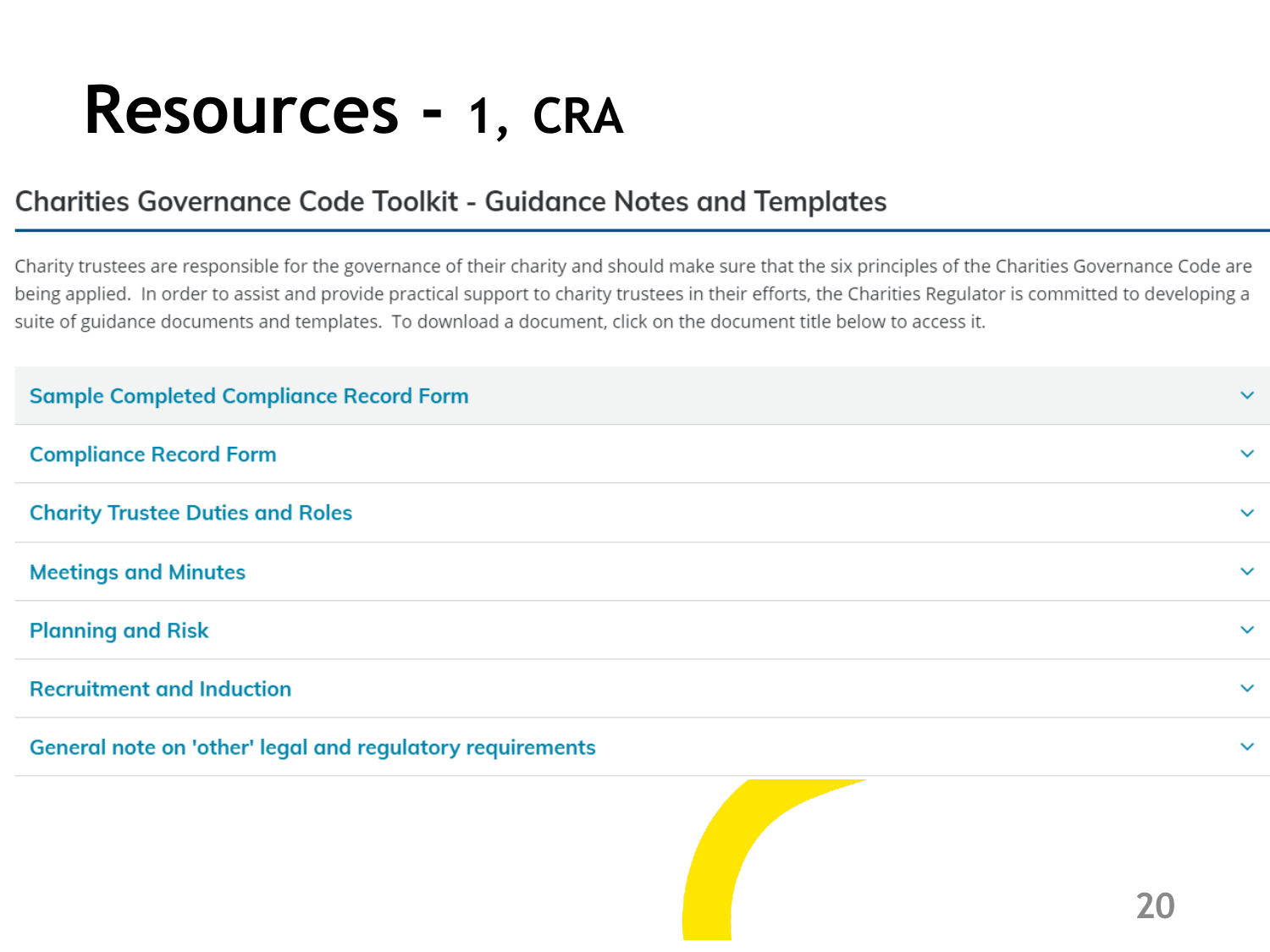### **Resources - 2, Carmichael Ireland**

- •'Carmichael Ireland' have complied a very comprehensive list of Resources from a wide range of sources and have put them together for each Standard in the Code
- [•https://www.carmichaelireland.ie/app/uploads/2020/05/Carmic](https://www.carmichaelireland.ie/app/uploads/2020/05/Carmichael-Resources-available-to-help-with-implementation-of-CRA-Gov-Code.pdf) hael-Resources-available-to-help-with-implementation-of-CRA-Gov-Code.pdf
- •They have also developed a sample Trustees Handbook available at <https://www.carmichaelireland.ie/resources/>
- And they have guidance on Agendas and Minute taking
- [•https://www.carmichaelireland.ie/app/uploads/2020/03/Set-](https://www.carmichaelireland.ie/app/uploads/2020/03/Set-Agendas-Take-Effective-Minutes.pdf)Agendas-Take-Effective-Minutes.pdf **<sup>21</sup>**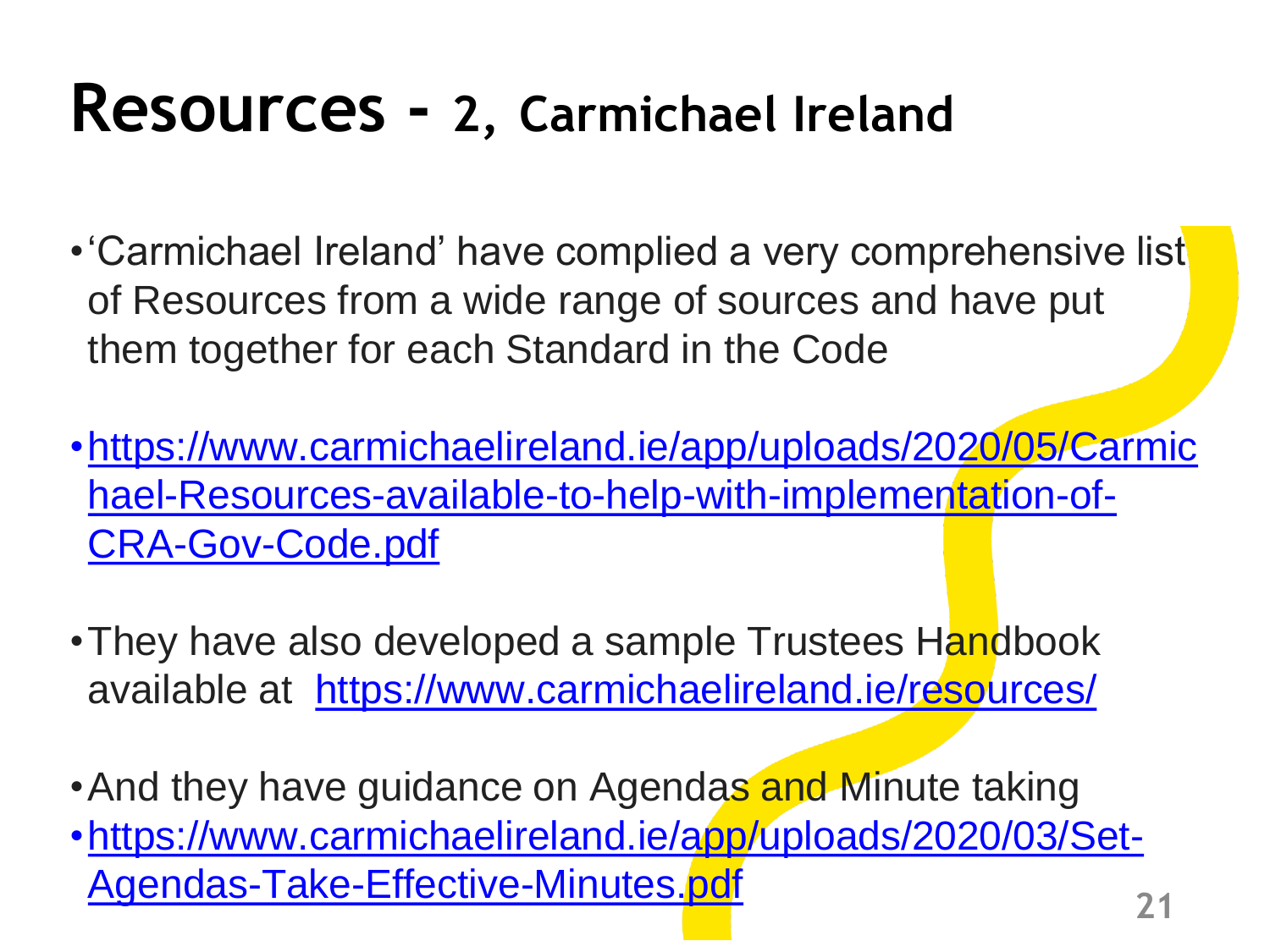### **Resources - 3, The Wheel & Pobal**

- 'The Wheel' have a range of supports available on their site including on Funding & Finance, Governance, Risk & Management and Promoting your Work
- <https://www.wheel.ie/advice-guidance>
- 'Pobal' have published three Guidance documents on Good Governance, Financial Management and Human Resources
- <https://www.pobal.ie/managing-better-toolkits/>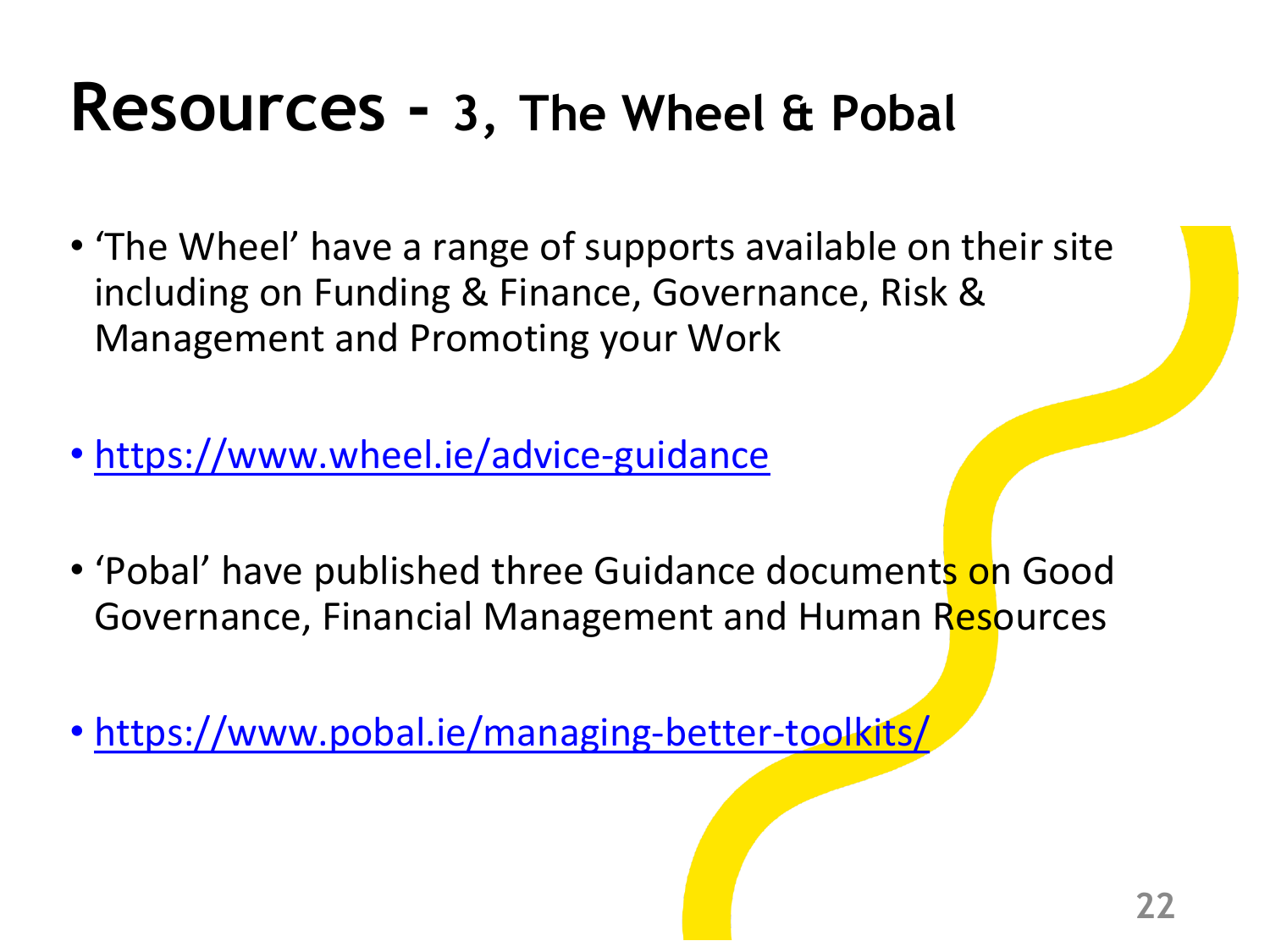#### **Resources-4 Volunteer Ireland & Boardmatch**

- Volunteer Ireland have a wide range of material regarding all aspects of volunteering
- <https://www.volunteer.ie/resources/factsheets-and-guides/>
- The Dublin Volunteer Centre might be of assistance in finding volunteers for all kinds of roles <https://volunteerdublincity.ie>
- Boardmatch might be of assistance in finding board members
- <https://www.boardmatch.ie>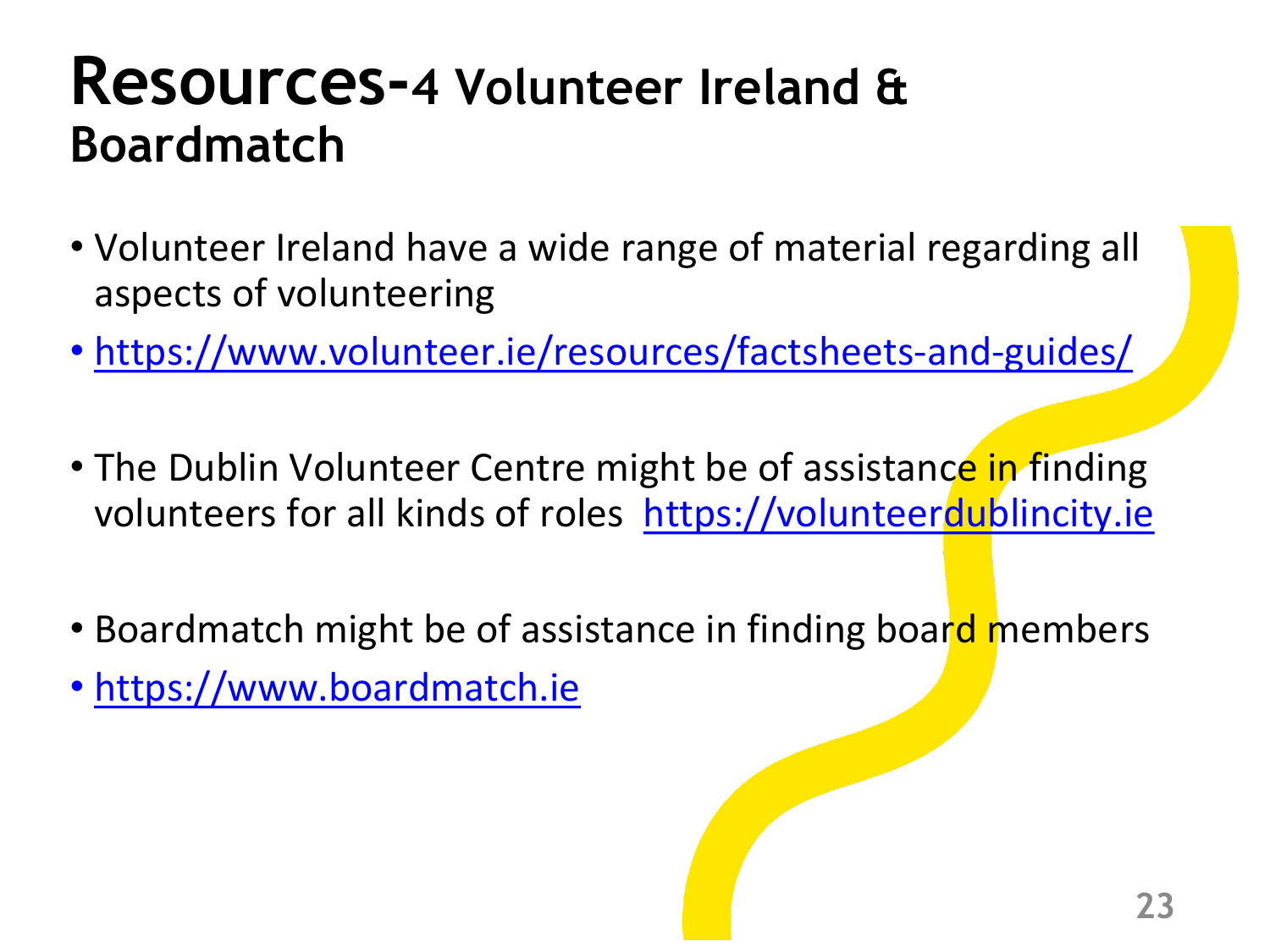### •**Moving towards Compliance**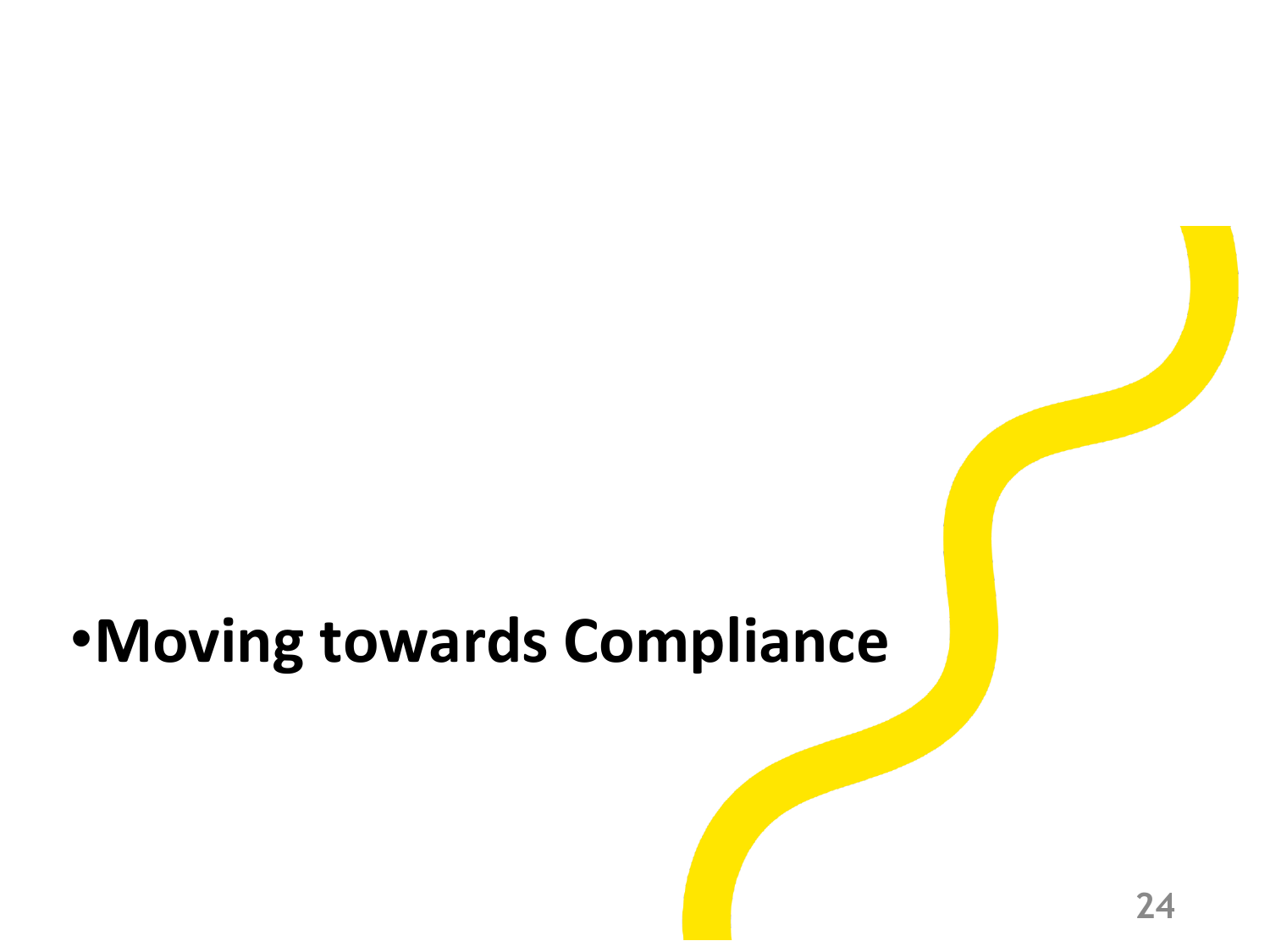### **How to use the Code**

•Read and understand the **principles** and **standards** and assemble the documentary evidence you already have against each standard

•Create lever-arch folders with dividers numbered for each of the 32/49 standards and put the documents which you believe provide the 'evidence' that you comply with each standard into their relevant sections (some documents can satisfy a number of standards)

• Agree a work programme to find/develop the documentation which needs to be developed/updated to to meet the standards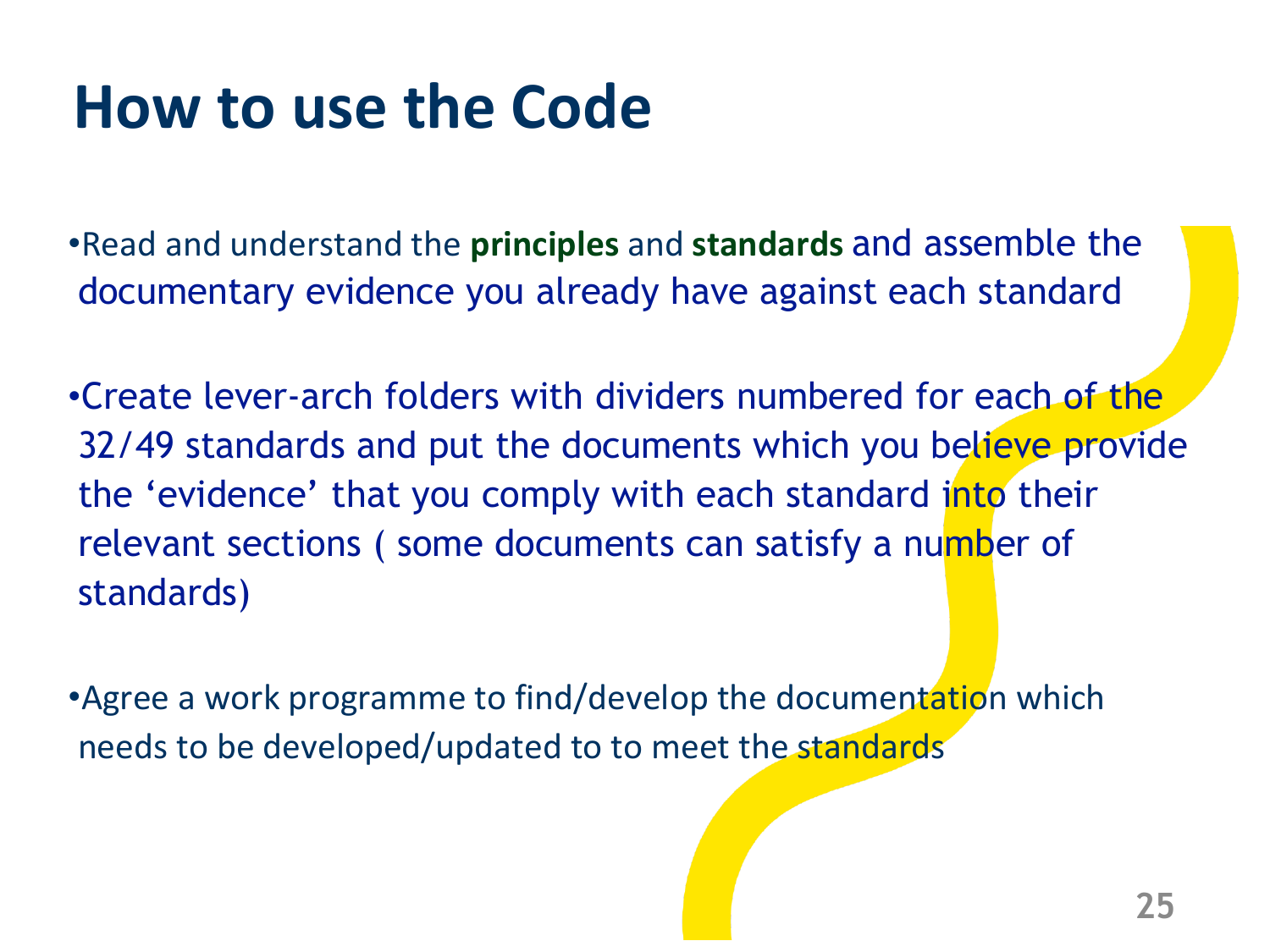### Compliance Record Form(s) - (CRF)

•Until recently only one Form https://www.charitiesregulator.ie/media/1610/charities[governance-code-compliance-record-form-editable-and](https://www.charitiesregulator.ie/media/1610/charities-governance-code-compliance-record-form-editable-and-downloadable.docx)downloadable.docx

•Now here are two - new one for 'Small, Volunteer Only, Charities. https://www.charitiesregulator.ie/media/2141/sample[completed-compliance-record-form-non-complex](https://www.charitiesregulator.ie/media/2141/sample-completed-compliance-record-form-non-complex-charities-final.pdf)charities-final.pdf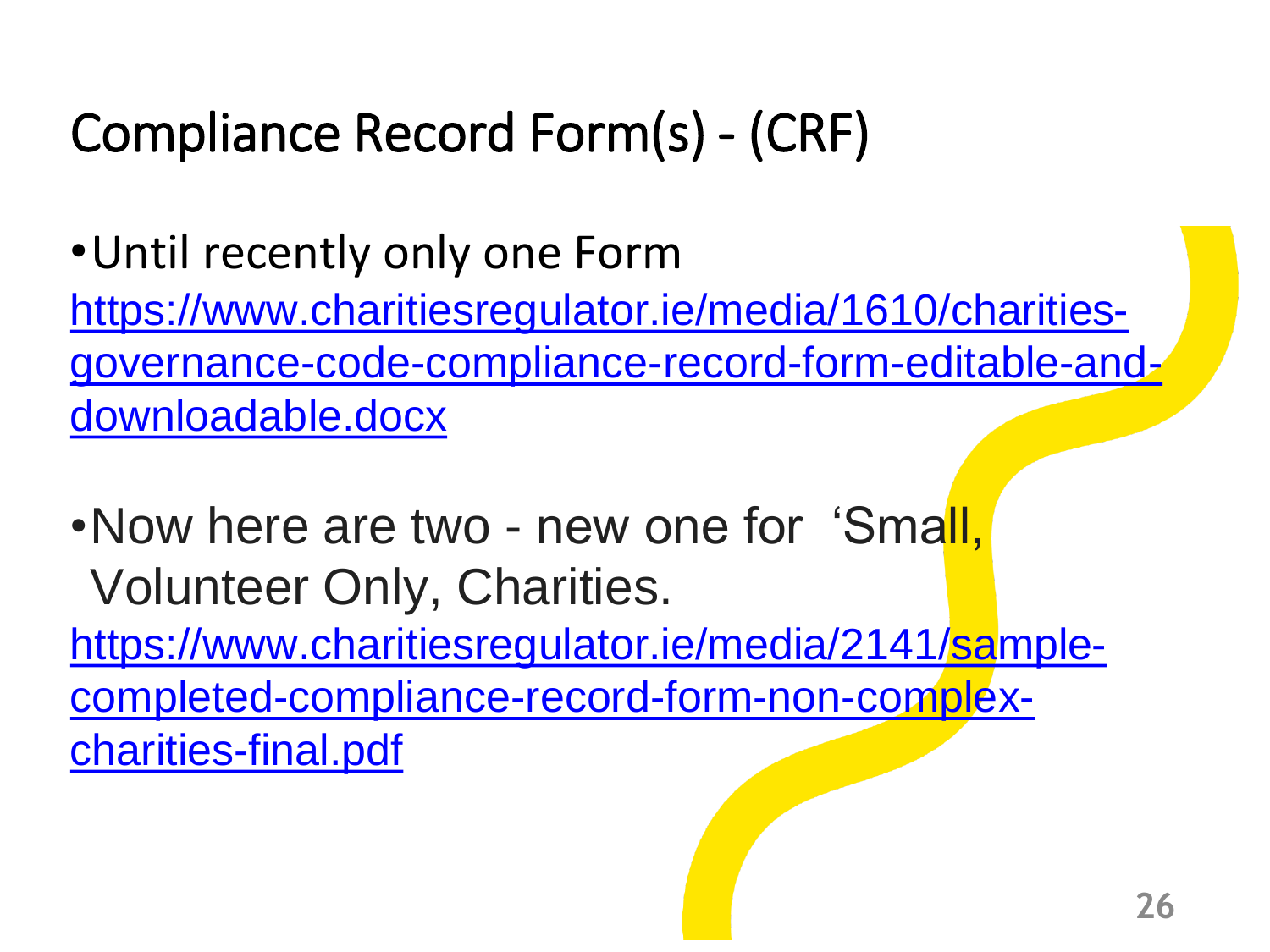### **Compliance Record Form (CRF) - 1**

Principle 1: Advancing Charitable Purpose  $\overline{a}$  and  $\overline{a}$  and  $\overline{a}$  and  $\overline{a}$  and  $\overline{a}$  standards for each of the  $\overline{a}$  standards  $\overline{a}$ 

as a summary for the Board to consider and sign-off consider and sign-off consider and sign-off consider and sign- $\triangleq 1.1$  Be clear about the purpose of your charity and be able to explain this in simple terms to anyone who asks.

| Actions our charity takes to meet<br>standards: | <b>Evidence of our actions:</b> |
|-------------------------------------------------|---------------------------------|
|                                                 |                                 |
|                                                 |                                 |
|                                                 |                                 |

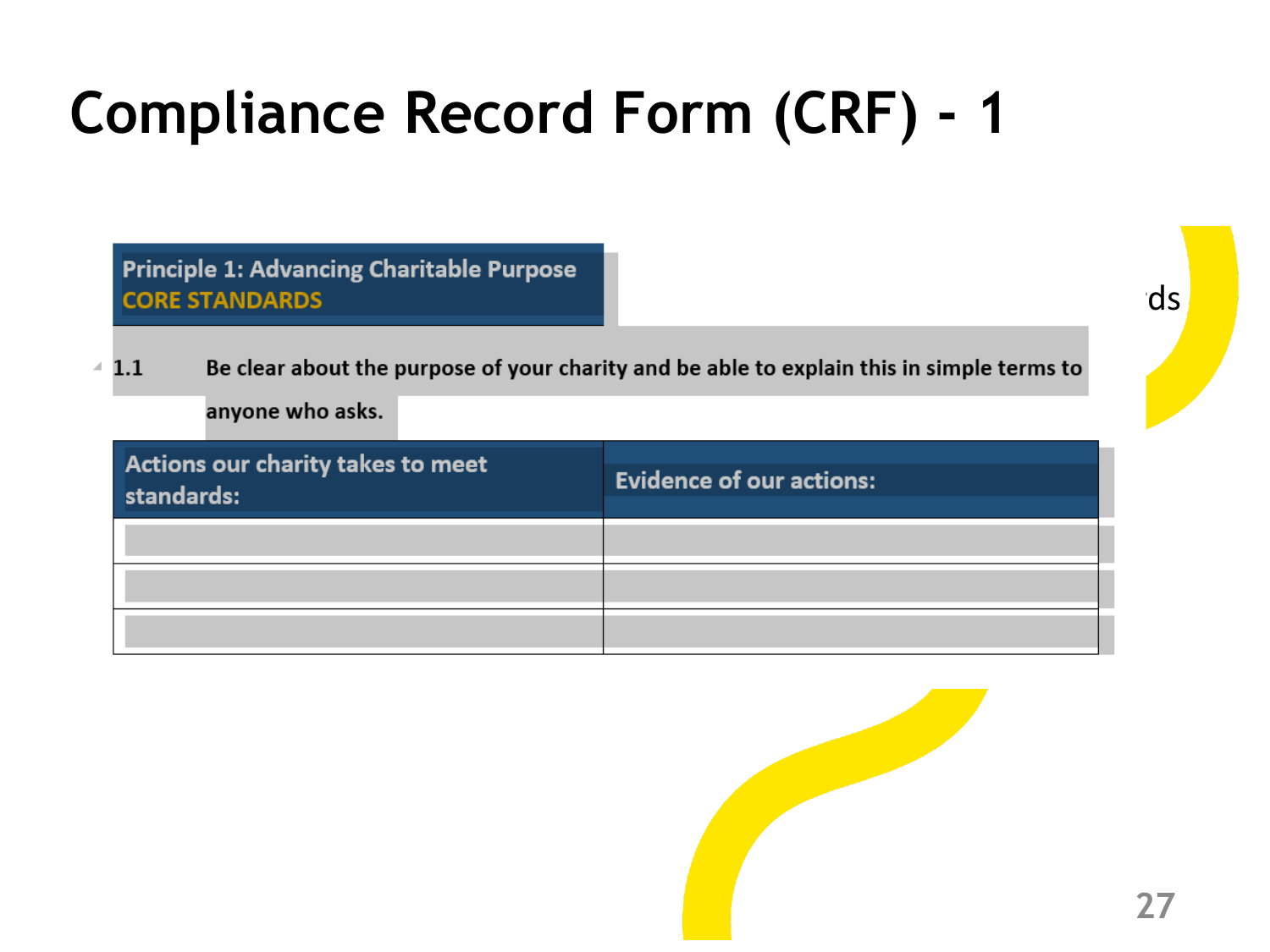### **Compliance Record Form (CRF) - 2**

#### **Charities Governance Code Compliance Record Form - SAMPLE**

#### Principle 1: Advancing charitable purpose CORE STANDARDS

#### $1.1$ Be clear about the purpose of your charity and be able to explain this in simple terms to anyone who asks.

| Actions our charity takes to meet standards:                                                                                                                                     | <b>Evidence of our actions:</b>                                       |
|----------------------------------------------------------------------------------------------------------------------------------------------------------------------------------|-----------------------------------------------------------------------|
| All charity trustees read the Charities Regulator's guidance on 'What is a                                                                                                       | Minutes of Meeting dated [Insert Date]                                |
| Charity' as well as our charity's Governing Document.                                                                                                                            | (List all relevant minutes)                                           |
| Each charity trustee has been provided with the most recent copy of the charity's                                                                                                | Minutes of Meeting dated [Insert Date]                                |
| governing document, understands it and refers to it as necessary.                                                                                                                | (List all relevant minutes)                                           |
| Charity's main object (as per the governing document) is included at the top of<br>every board agenda and our governing document is available for reference atboard<br>meetings. | Secretary's copy of the Board papers for each meeting held in [2020]. |
| Our charitable purpose and objectives are clearly stated in [the Annual Report,                                                                                                  | Website/ Facebook page [enter as appropriate].                        |
| Website, etc]                                                                                                                                                                    | Annual Report                                                         |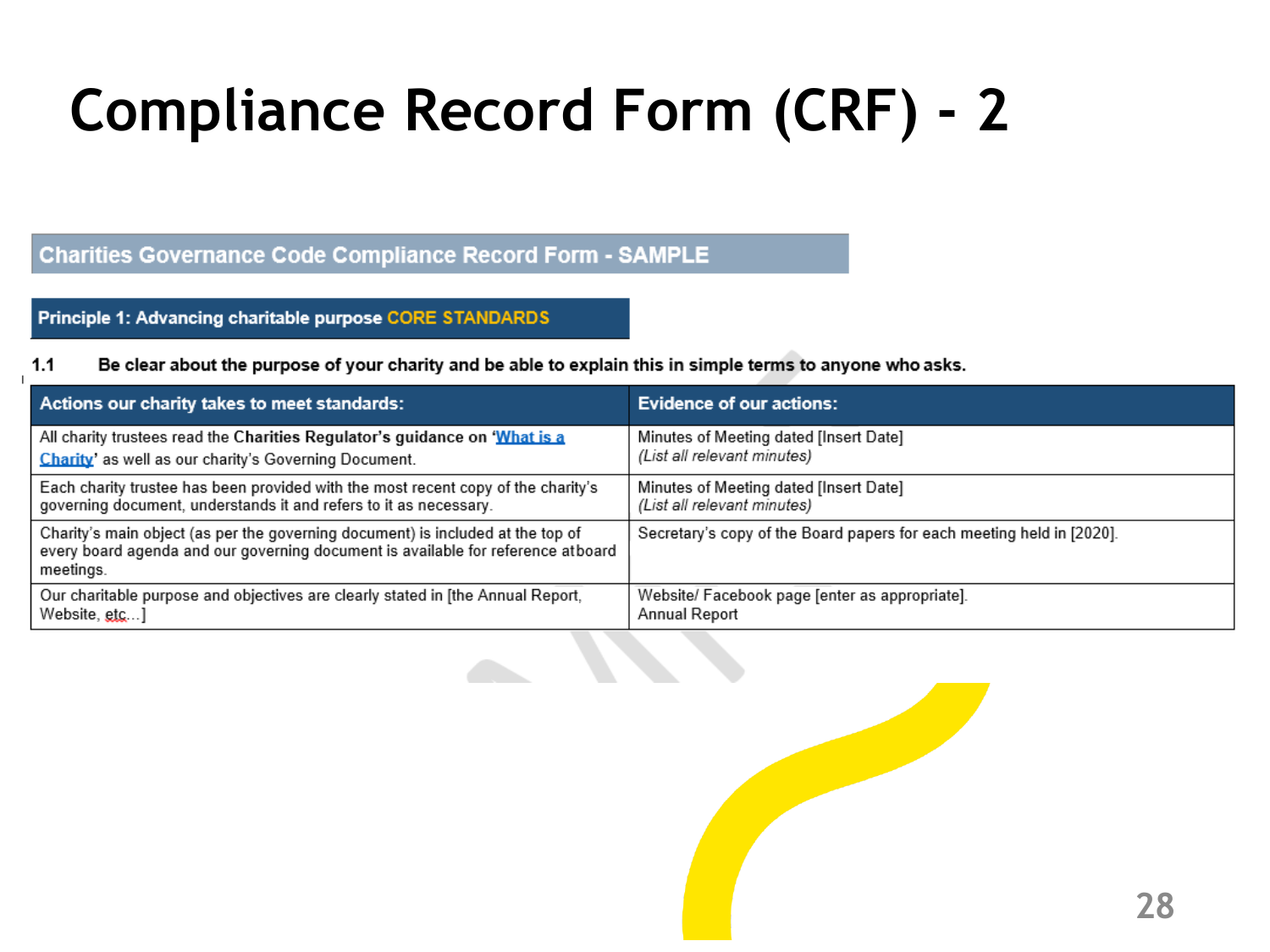# **Your Compliance Process**

- Fill in Compliance Record Form with your charity's actions and evidence for each standard
- Trustees sign-off on Compliance Record Form when completed
- Report to Regulator on your compliance as part of your annual reporting requirement
- Maintain the Compliance Record Form each year, updating as necessary
- Keep each annual Compliance Record Form on file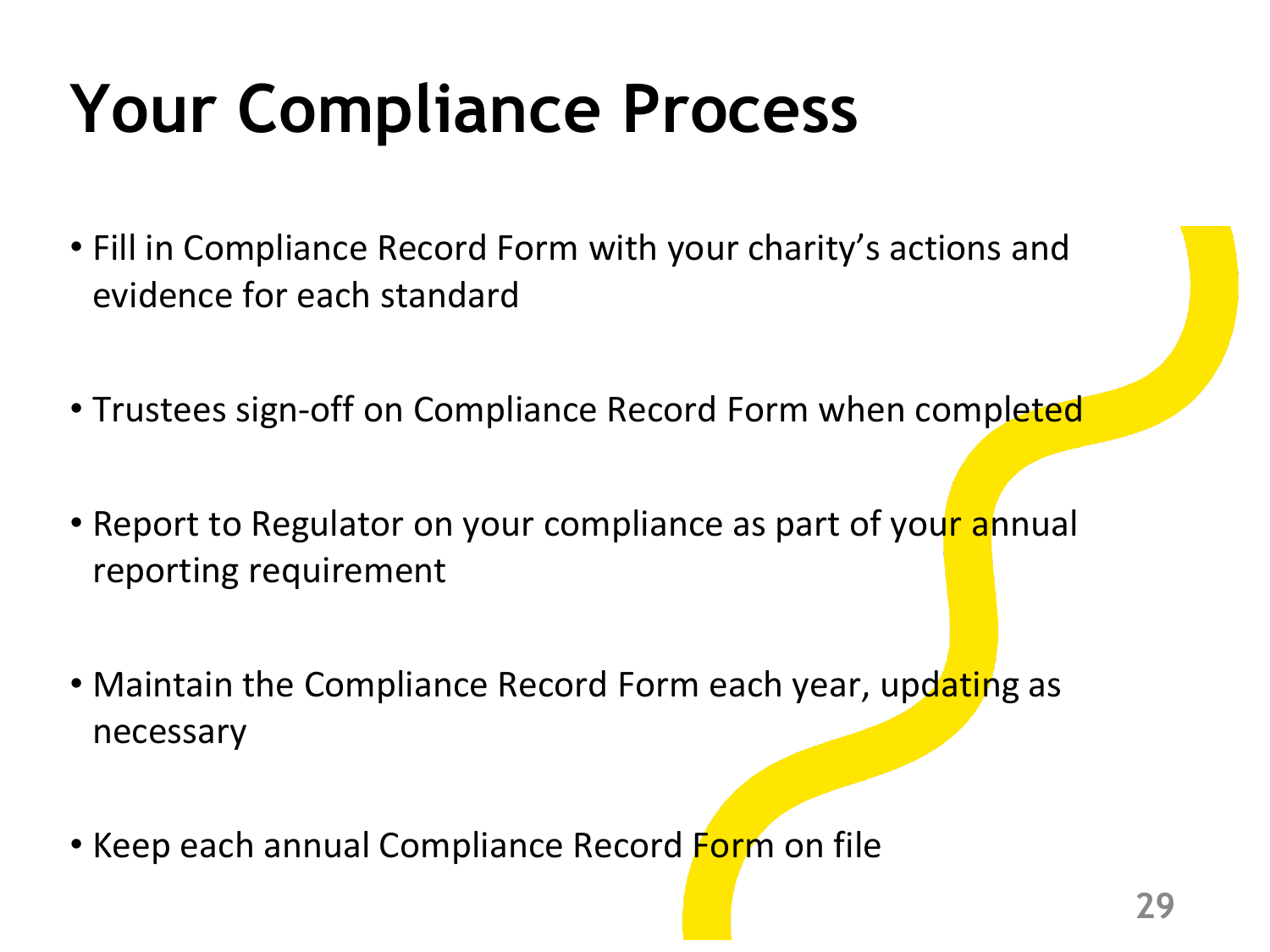### **Reporting** to the CRA

•Annual Reporting FAQs on the CRA website - everything you need to know

- [•https://www.charitiesregulator.ie/en/information-for](https://www.charitiesregulator.ie/en/information-for-charities/annual-reporting)charities/annual-reporting
- [•https://www.charitiesregulator.ie/media/1501/annual-report](https://www.charitiesregulator.ie/media/1501/annual-report-user-guide-revised-2-august.pdf)user-guide-revised-2-august.pdf
- •Normally submitted no later than 10 months after your year end.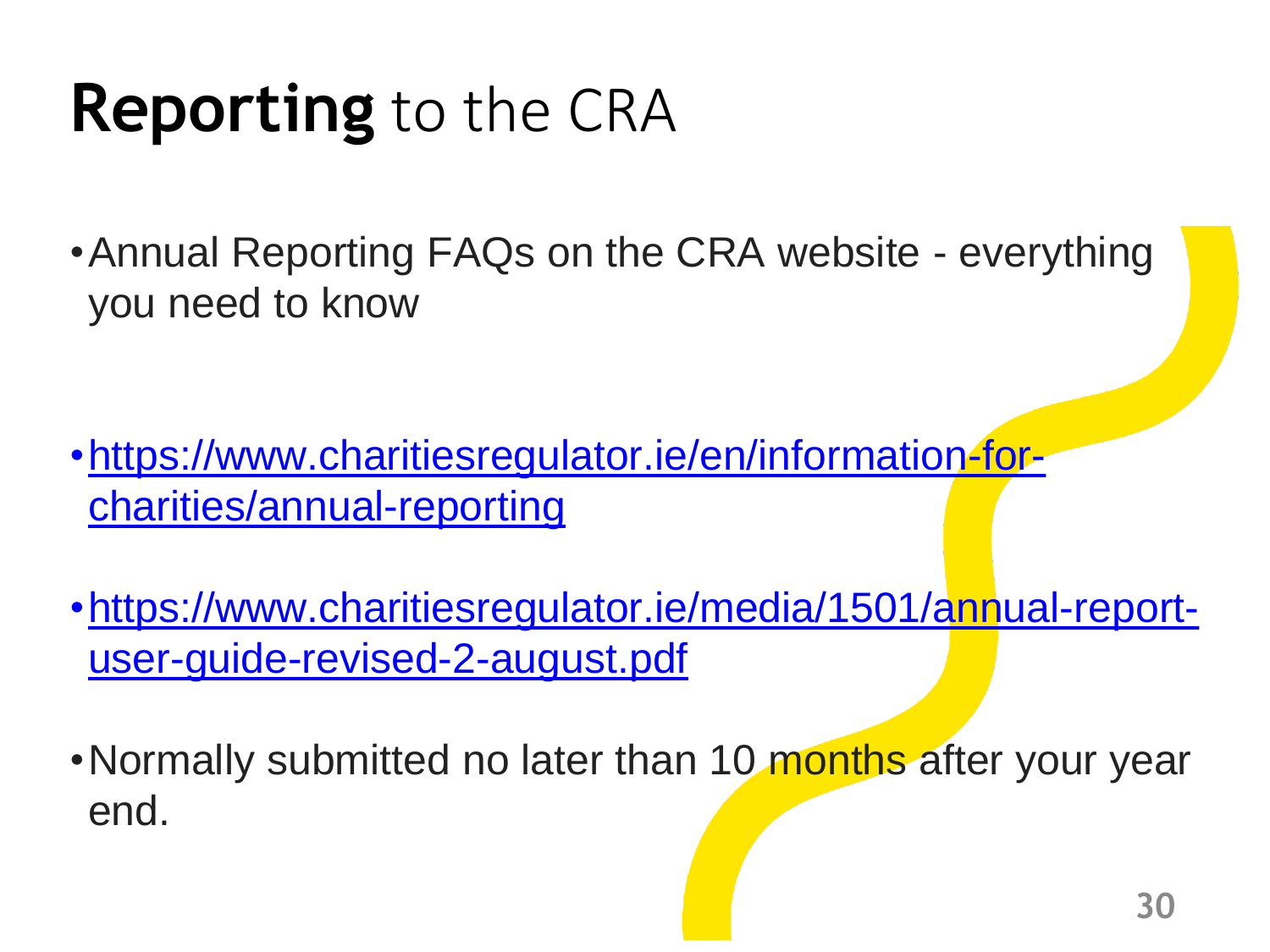# **Reporting in 2021 - 1**

- **Declaration A:** fully compliant- *declaration publicly displayed on the Register from the date that the Annual Report is filed*
- **Declaration B:** partially compliant with the Charities Governance Code, with a free text box allowing the charity to explain what standards it is not in compliance with and why. - *not publicly visible on the Register, unless the charity specifically requests that the declaration is shown along with the reason for partial compliance*
- **Declaration C:** has not started implementing the Charities Governance Code, with a free text box allowing the charity to explain why it is not in compliance - *not publicly visible on the Register*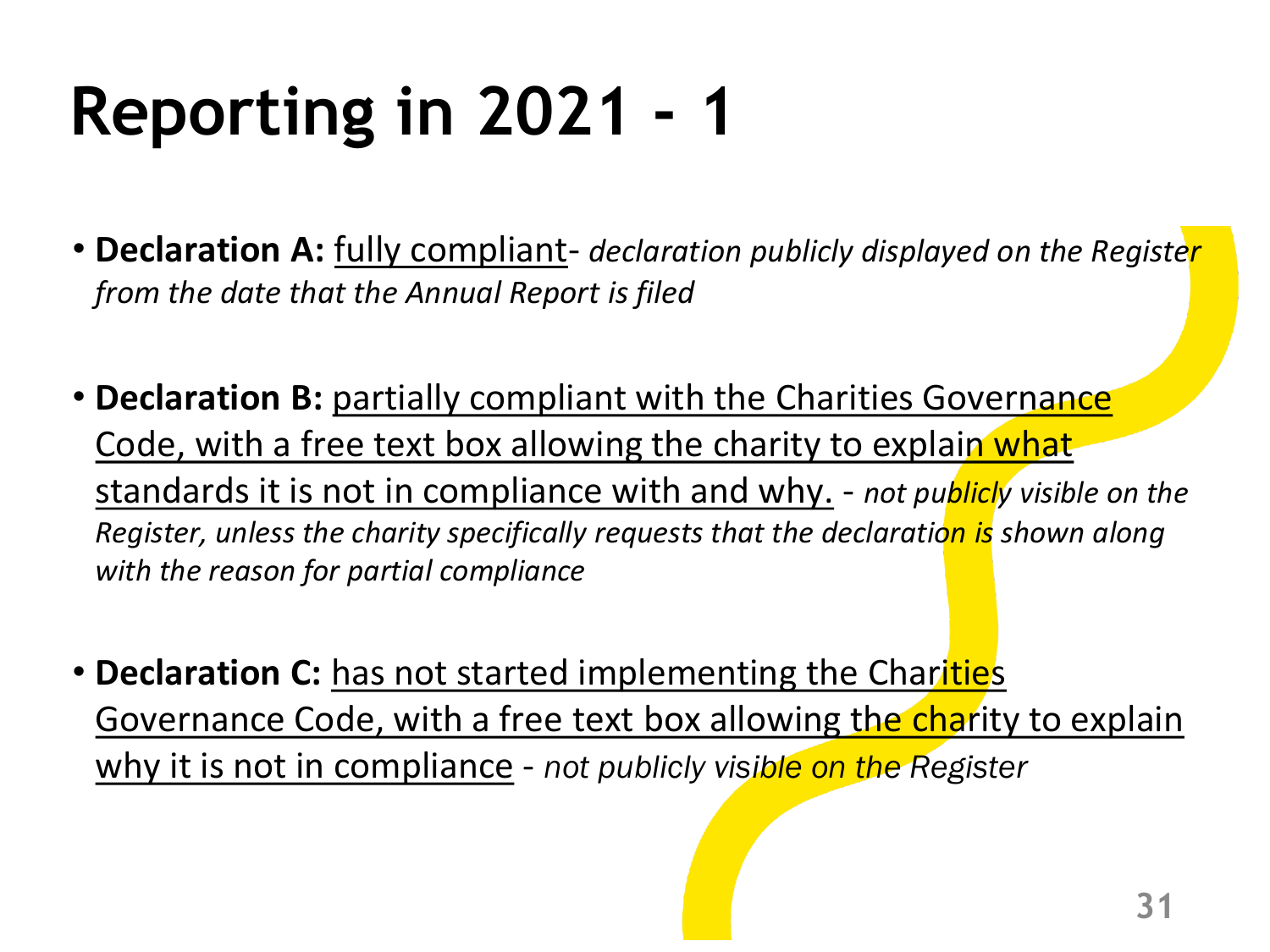# **Reporting in 2021 - 2**

- Charities will be required **to declare their compliance status as at the date they file their Annual Report, not the date of their financial year end.** This gives charities the opportunity to complete the process of implementing the Charities Governance Code right up to the date of filing their Annual Report in 2021. i.e until the end of October 2021
- The Board will have to consider the CRF and as they would with the Annual Financial Statement - satisfy themselves that the statements in it are based on the evidence available.
- It is a formal declaration by the Board to a statutory regulator and needs to be given appropriate time and attention.
- [https://www.charitiesregulator.ie/media/2036/information-note](https://www.charitiesregulator.ie/media/2036/information-note-charities-governance-code-reporting-in-2021.pdf)charities-governance-code-reporting-in-2021.pdf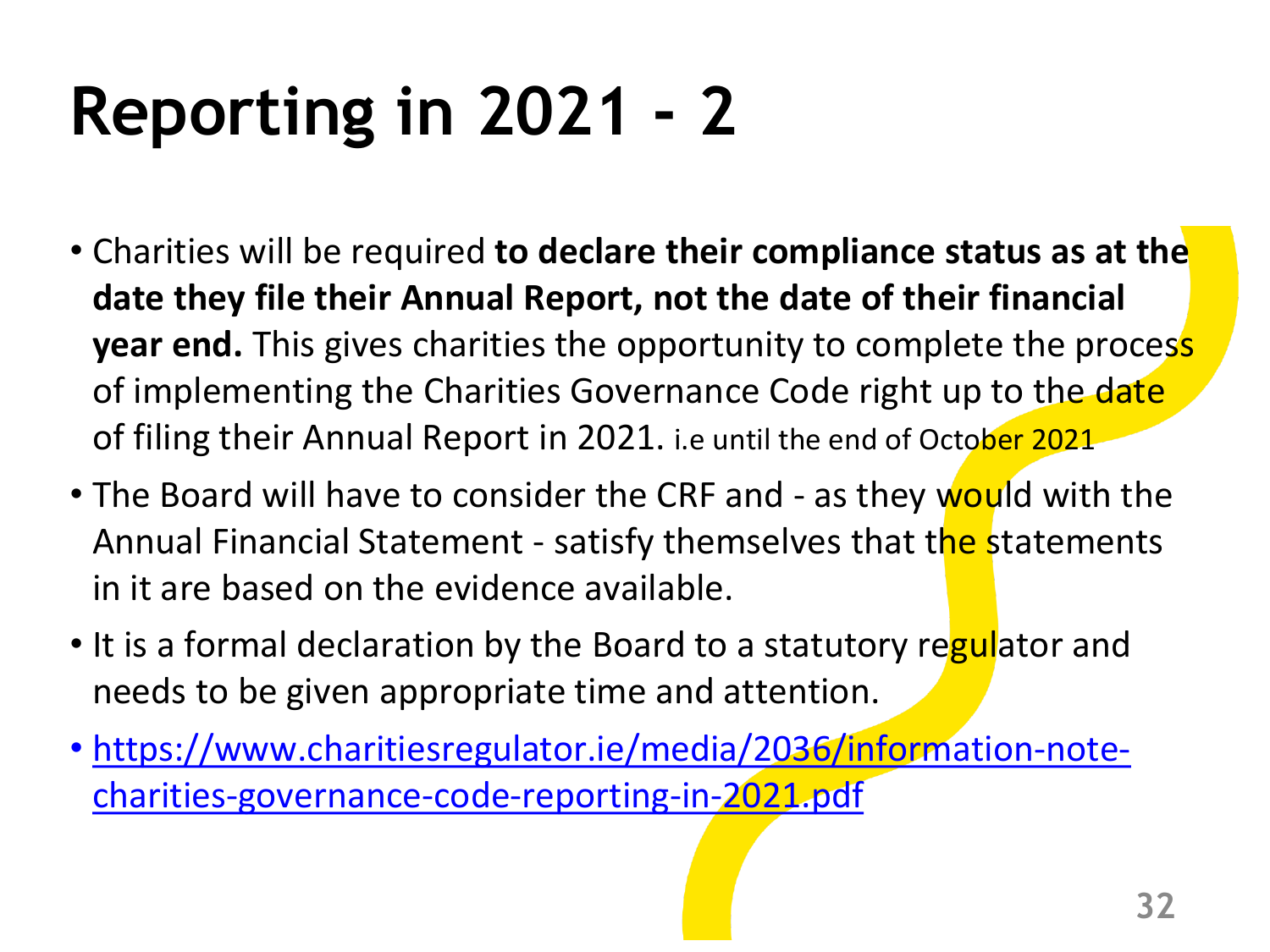# **Comply or Explain**

- There is an expectation that organisations will **comply** with what each Standard asks/implies regarding best practice.
- Organisations however are entitled to interpret exactly what each standard means in its unique context and to decide how, or not, to comply with any particular Standard.
- If there is a decision not to comply this must be **explain**ed in the CRF.
- Such an explanation should be based on fact, e.g we don't employ any staff, we do not fundraise or that you have chosen a different approach to that implied in the Standard.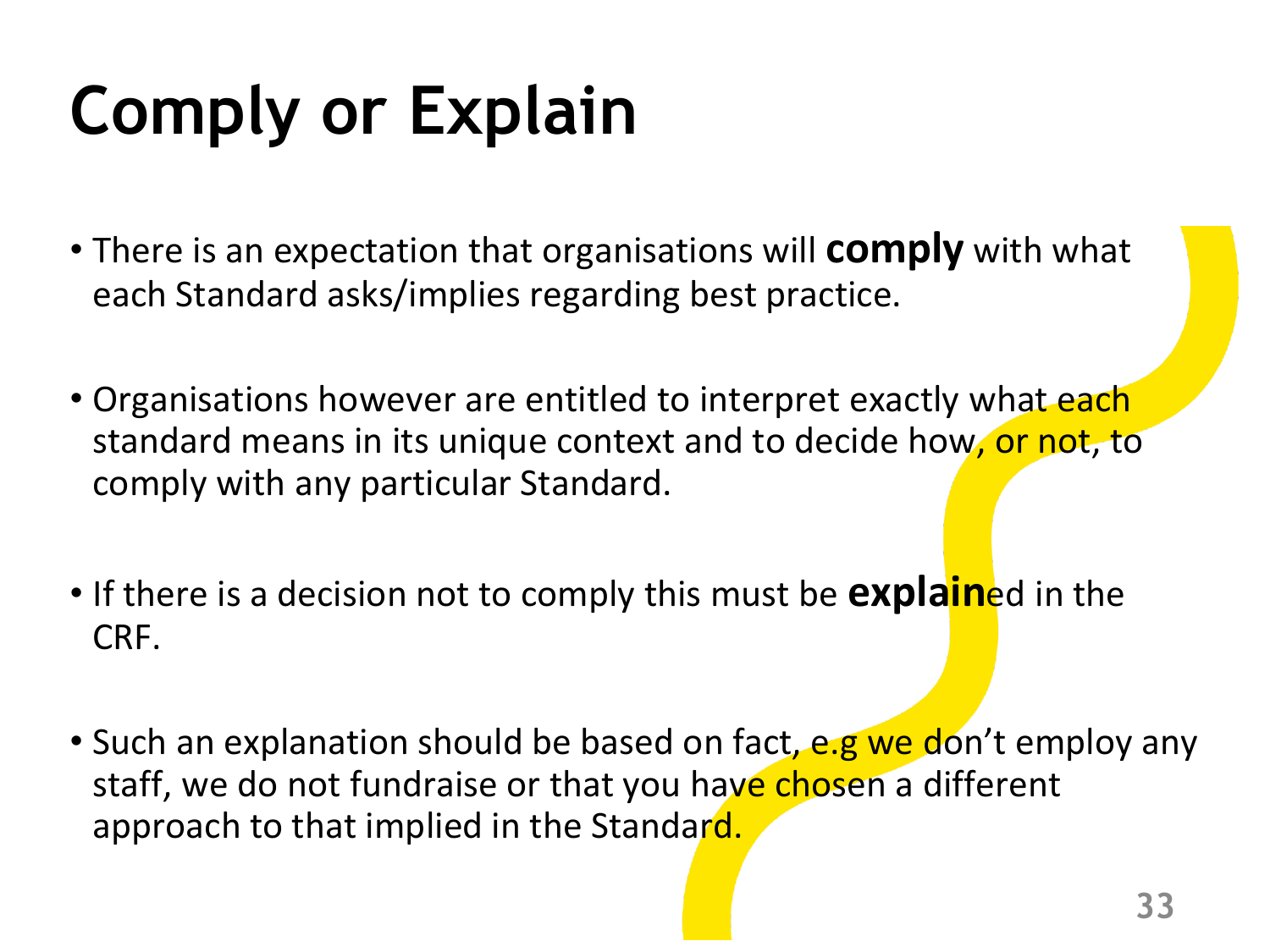# **Proportionality**

- The Regulator expects all Charities to meet all 32\* of the Standards set out in the Code. (\*Some will choose the 49)
- There is flexibility in the language used in many of he Standards as to what each one means to every individual organisation.
- Proportionality means that the level of evidence to be available has to be more comprehensive if the organisation is a 'complex' one, e.g. the scale of the budget and plan for an organisation with €50K turnover will be different from one with €1M, but each will have to have a written, and reported on, budget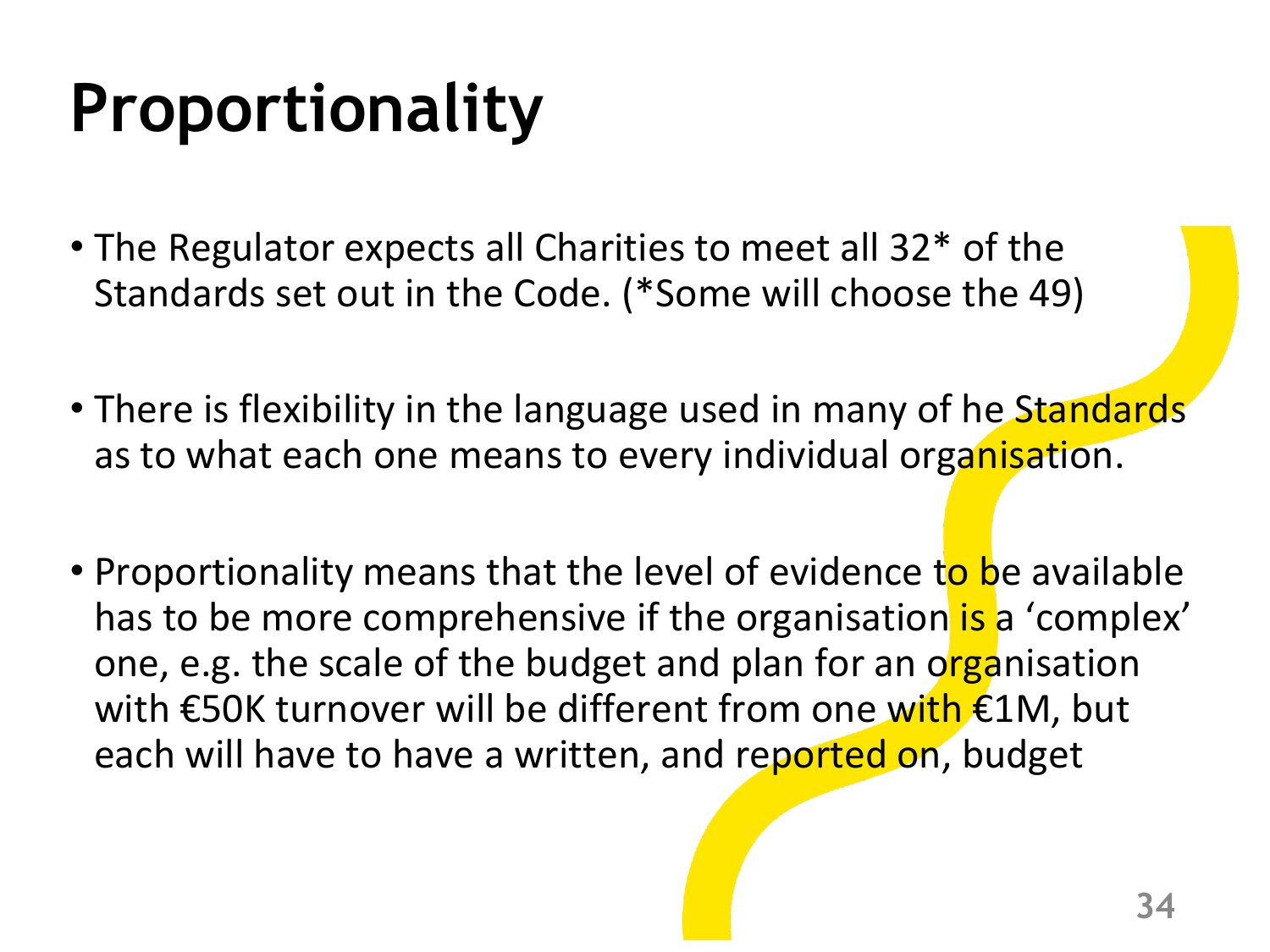# **Summary**

#### **The Code is……**

- A tool not an end in itself
- A means to see what you're already doing well, ... and to find out how you can improve your approach
- Proportionate to your size
- A process
- A long-term project
- Driven by the board/committee
- ALL about culture striving to meet the *highest* standards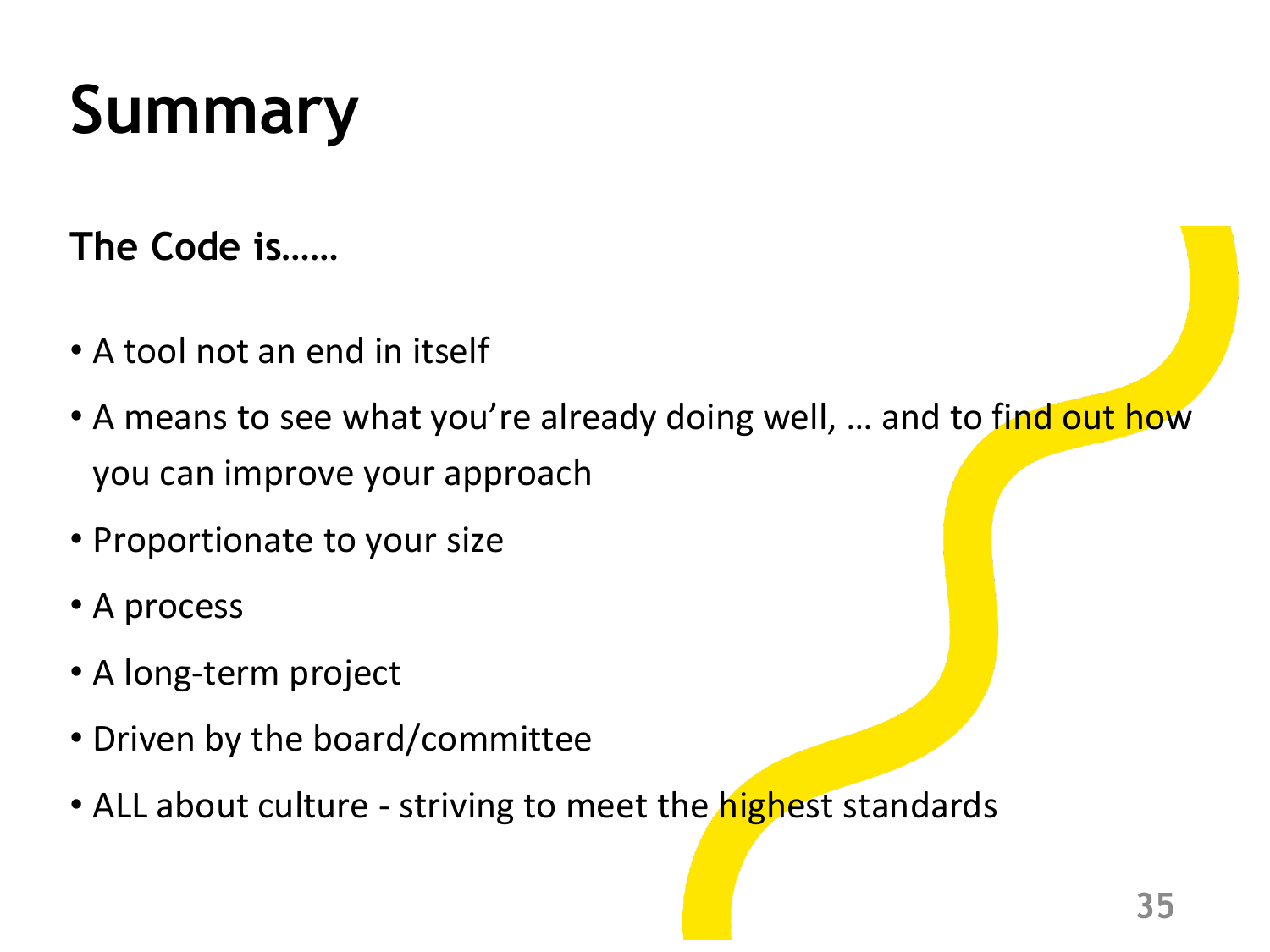- Thank you for attending the Workshops.
- Go n-eirí libh
- My thanks also to Helen and Grainne for putting the Course together and their support to me in developing the Workshops.

• **[senanturnbull@gmail.com](mailto:senanturnbull@gmail.com)**